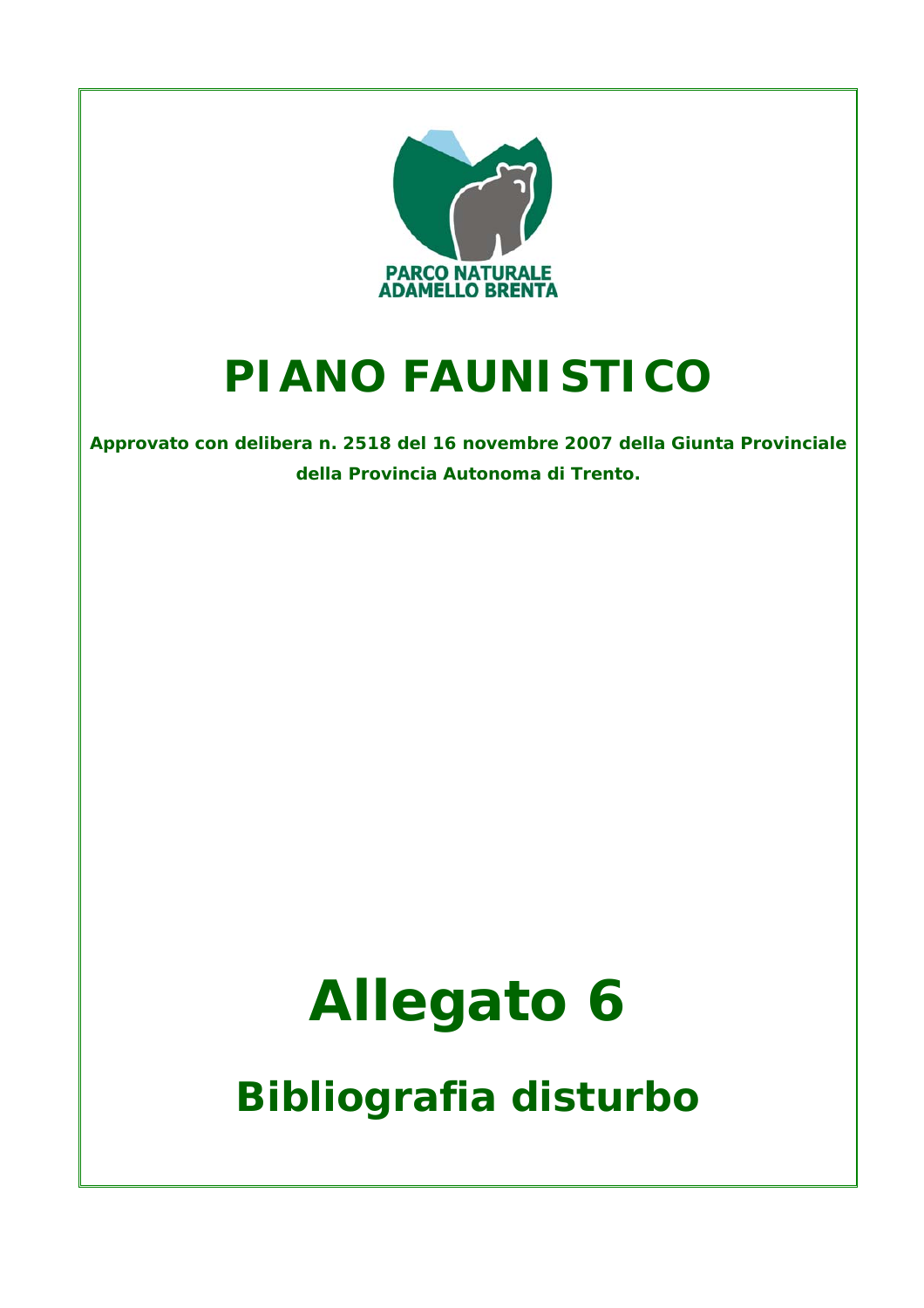# **ALLEGATO 6**

## **LAVORO DI RICERCA BIBLIOGRAFICA SUL DISTURBO ANTROPICO ALLA FAUNA**

#### **Generale**

- Boyle S. A. & Samson F. B., 1983 Nonconsumptive outdoor recreation: an annotated bibliography of human-wildlife interactions. U.S. Department of the Interior, Fish and Wildlife Service, Washington, DC. Spec. Sci. Rep. - Wildl., No. 252. pp. 113.
- Boyle S.A. & Samson F.B., 1985 Effects of nonconsumptive recreation on wildlife: a review. Wildl. Soc. Bull. 13: 110-116.
- Canfield J. E., Lyon L. J., Hillis J. M. & Thompson M. J., 1999 Ungulates. Pages 6.1-6.25 in G. Joslin& H. Youmans, coordinators. Effects of recreation on Rocky Mountain wildlife: A Review for Montana. Committee on Effects of Recreation on Wildlife, Montana Chapter of The Wildlife Society. pp.307.
- Douglass K. S., Hamann J. & Joslin G., 1999 Vegetation, Soils, and Water. Pages 9.1-9.11 in G. Joslin & H. Youmans, coordinators. Effects of recreation on Rocky Mountain wildlife: A Review for Montana. Committee on Effects of Recreation on Wildlife, Montana Chapter of The Wildlife Society. pp.307.
- Hamann B., Johnston H., McClelland P., Johnson S., Kelly L. & Gobielle J., 1999. Birds. Pages 3.1-3.34 in G. Joslin & H. Youmans, coordinators. Effects of recreation on Rocky Mountain wildlife: A Review for Montana. Committee on Effects of Recreation on Wildlife, Montana Chapter of The Wildlife Society. pp.307.
- Hickman G. R., Dixon B. G. & Corn J., 1999 Small Mammals. Pages 4.1-4.16 in G. Joslin & H. Youmans, coordinators. The effects of recreation on Rocky Mountain wildlife: A Review for Montana. Committee on Effects of Recreation on Wildlife, Montana Chapter of The Wildlife Society. pp.307.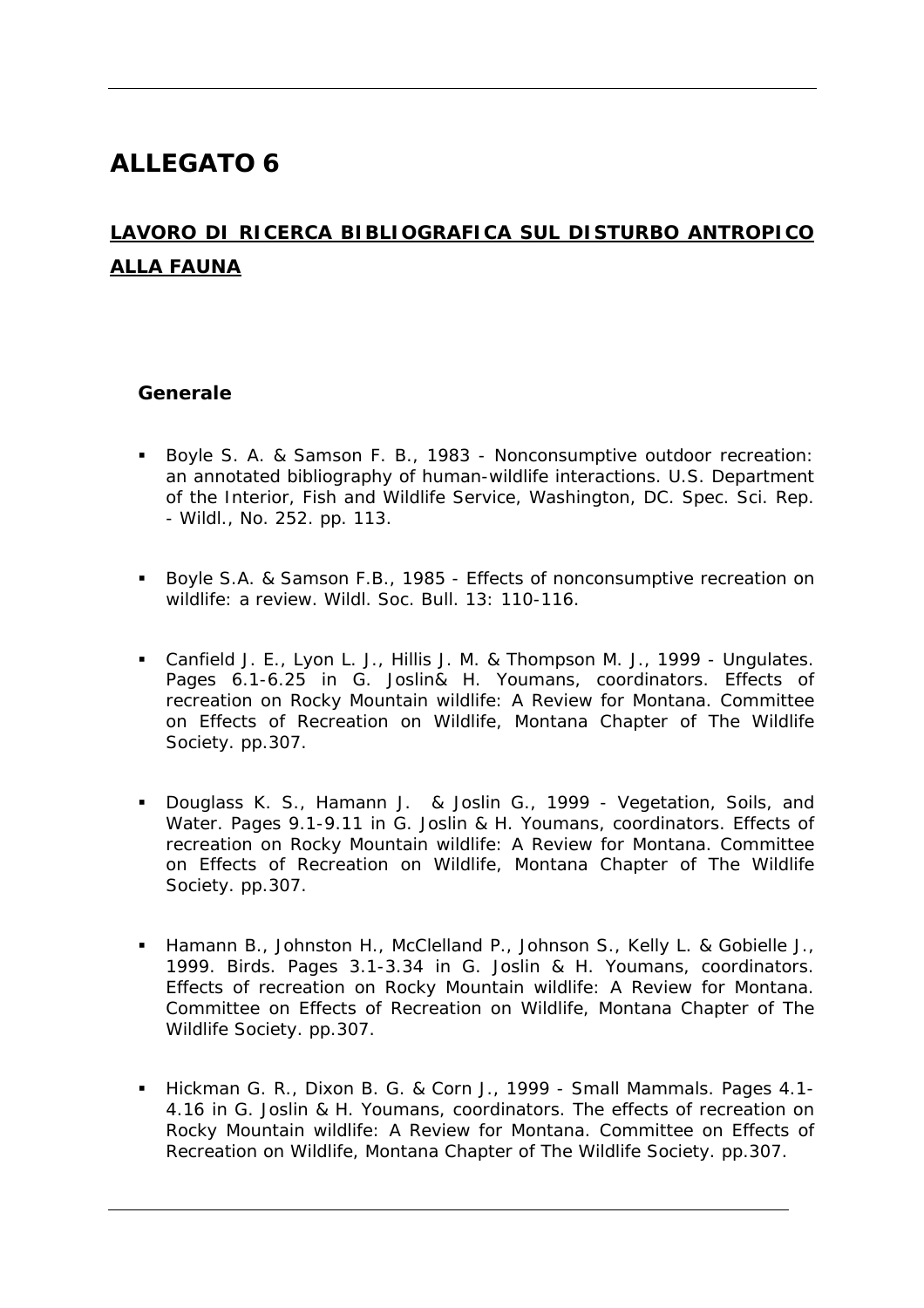- INEA., 2003. Evaluation de l'impaci d'aciivités humaìnes sur /e milieu nature! e! les espèces Document Final, Parc national du Mercantour.
- Knight R.L. & Gutzwiller K.J,. 1995 Wildlife and recreationists: coexistence through management and research. Island Press, Washington, D.C. pp.348.
- Maxell B. A. & Hokit D. G., 1999 Amphibians and Reptiles. Pages 2.1- 2.29 in G. Joslin & H. Youmans, coordinators. Effects of recreation on Rocky Mountain wildlife: A Review for Montana. Committee on Effects of Recreation on Wildlife, Montana Chapter of The Wildlife Society. pp.307.
- Mustoni A., Pedrotti L., Chiozzini S. & Saraceni S., 2002 Studio sui rapporti interspecifici invernali. Parco, documenti. Parco Naturale Adamello Brenta, Ed. Strembo. pp 166.
- Waller P. J., Wittinger T. & Youmans H., 1999 Carnivores. Pages 7.1– 7.63 in Joslin, G. & H. Youmans, coordinators. Effects of recreation on Rocky Mountain wildlife: A Review for Montana. Committee on Effects of Recreation on Wildlife, Montana Chapter of The Wildlife Society. pp.307.
- AA.VV., 2003. Uomo Montagna Fauna Selvatica in Inverno. Provincia Autonoma di Bolzano-Ufficio Caccia e Pesca.
- Sime C. A., 1999 Domestic Dogs in Wildlife Habitats. Pages 8.1-8.17 in G. Joslin & H. Youmans, coordinators. Effects of recreation on Rocky Mountain wildlife: A Review for Montana. Committee on Effects of Recreation on Wildlife, Montana Chapter of The Wildlife Society. 307pp.
- Youmans H., 1999 Project overview. Pages 1.1-1.18 in Joslin, G., & H. Youmans, coordinators. Effects of recreation on Rocky Mountain wildlife: A Review for Montana. Committee on Effects of Recreation on Wildlife, Montana Chapter of The Wildlife Society. pp.307.
- Waller A. J., Sime C. A., Bissell G. N. & Dixon B., 1999 -. Semi-aquatic Mammals. Pages 5.1-5.25.In G. Joslin & H. Youmans, coordinators. Effects of recreation on Rocky Mountain wildlife: A Review for Montana. Committee on Effects of Recreation on Wildlife, Montana Chapter of The Wildlife Society. pp.307.
- Waller, A. J., 1999 Information Regarding the Online Bibliography. Pages 10.1-10.5 in G. Joslin & H. Youmans, coordinators. Effects of recreation on Rocky Mountain wildlife: A Review for Montana. Committee on Effects of Recreation on Wildlife, Montana Chapter of The Wildlife Society. 307pp.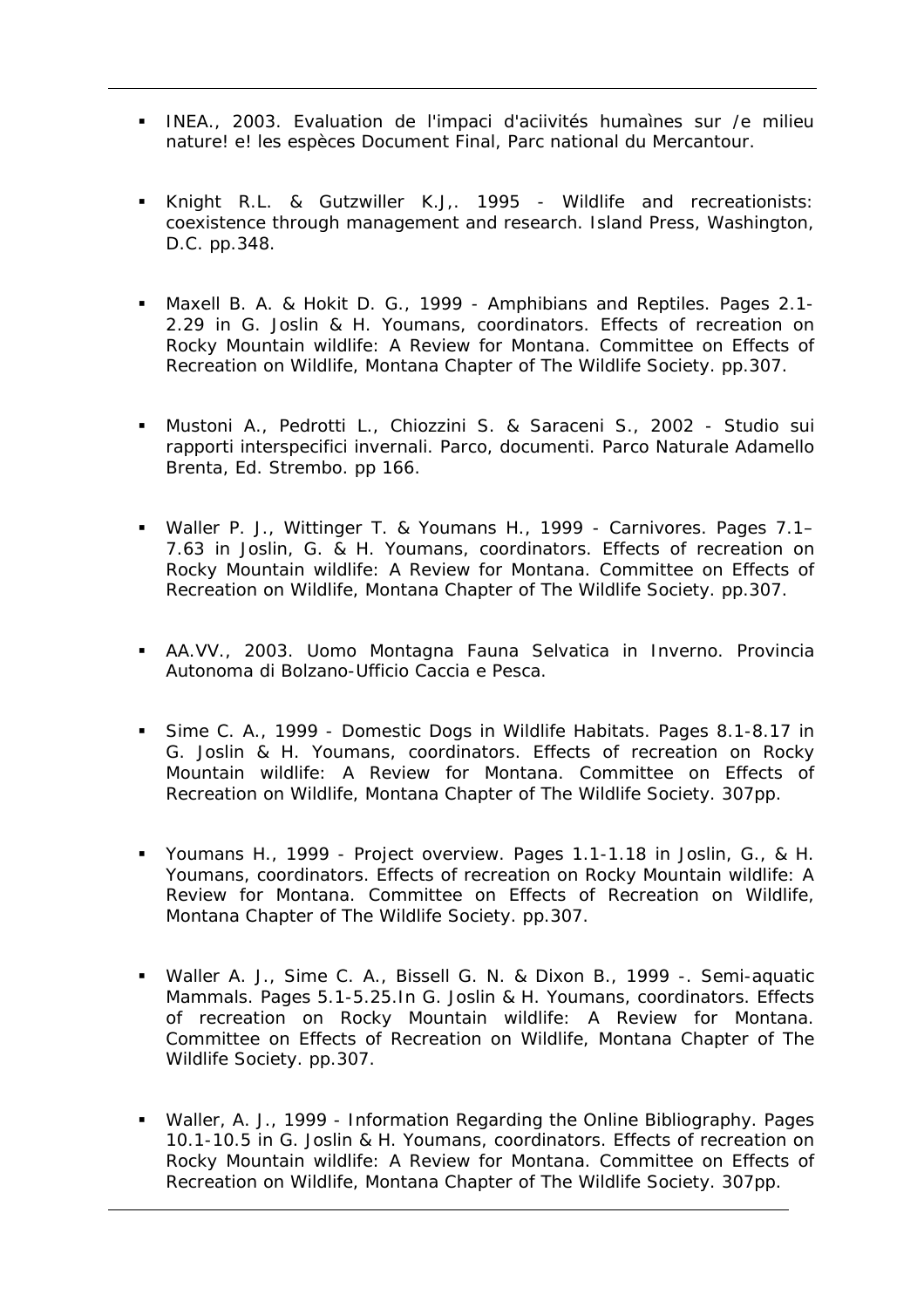Whittaker D. & Knight R.L., 1998 - Understanding wildlife responses. Wildl. Soc. Bull., 26 (2), 312-317.

#### **Risposte a varie tipologie di attività antropiche e ricreative**

- Anderson D. E., Rongstad O.J.& Mytton W.R., 1990 Home-range changes in raptors exposed to increased human activity levels in southeastern Colorado. Wildl. Soc. Bull. 18(2):134-142 .
- Boyd D. K., Pletcher D. H. & Brewster W., 1993 Evidence of wolves burying dead wolf pups. Canadian Field- Naturalist 107:230-231.
- Brown G.W., 2001 The influence of habitat disturbance on reptiles in a Box-Ironbark eucalypt forest of south-eastern Australia. Biodiversity and Conservation 10: 161-176.
- Bullock D. J., Kerridge F. J., Hanlon A., & Arnold R. W., 1993 Short term responses of deer to recreational disturbances in two deer parks. Journal of Zoology (London) 230(2):327-332.
- Bull E.L. & Wales B.C., 2001 Effects of disturbance on amphibians of conservation concern in eastern Oregon and Washington. Northwest Science 75: 174-179.
- Burger J., 1986 The effect of human activity on shorebirds in two coastal bays in northeastern United States. Environmental Conservation 13(2):123-130.
- Chabot D., 1991 The use of heart rate telemetry in assessing the metabolic cost of disturbances. Transactions of the North American Wildlife and Natural Resources Conference 56:256-263.
- Chappel R. W. & Hudson R. J. 1978 Winter bioenergetics of Rocky Mountain bighorn sheep. Canadian Journal of Zoology 56:2388-2393.
- Clark R. K. & Jessup D. A., 1992 Wildlife Restraint Series. International Wildlife Veterinary Services, Inc. Publications, Salinas, California.
- Edge W. D., & Marcum C. L., 1985 Movements of elk in relation to logging disturbances. J. Wildl. Manag. 49(4):926-930.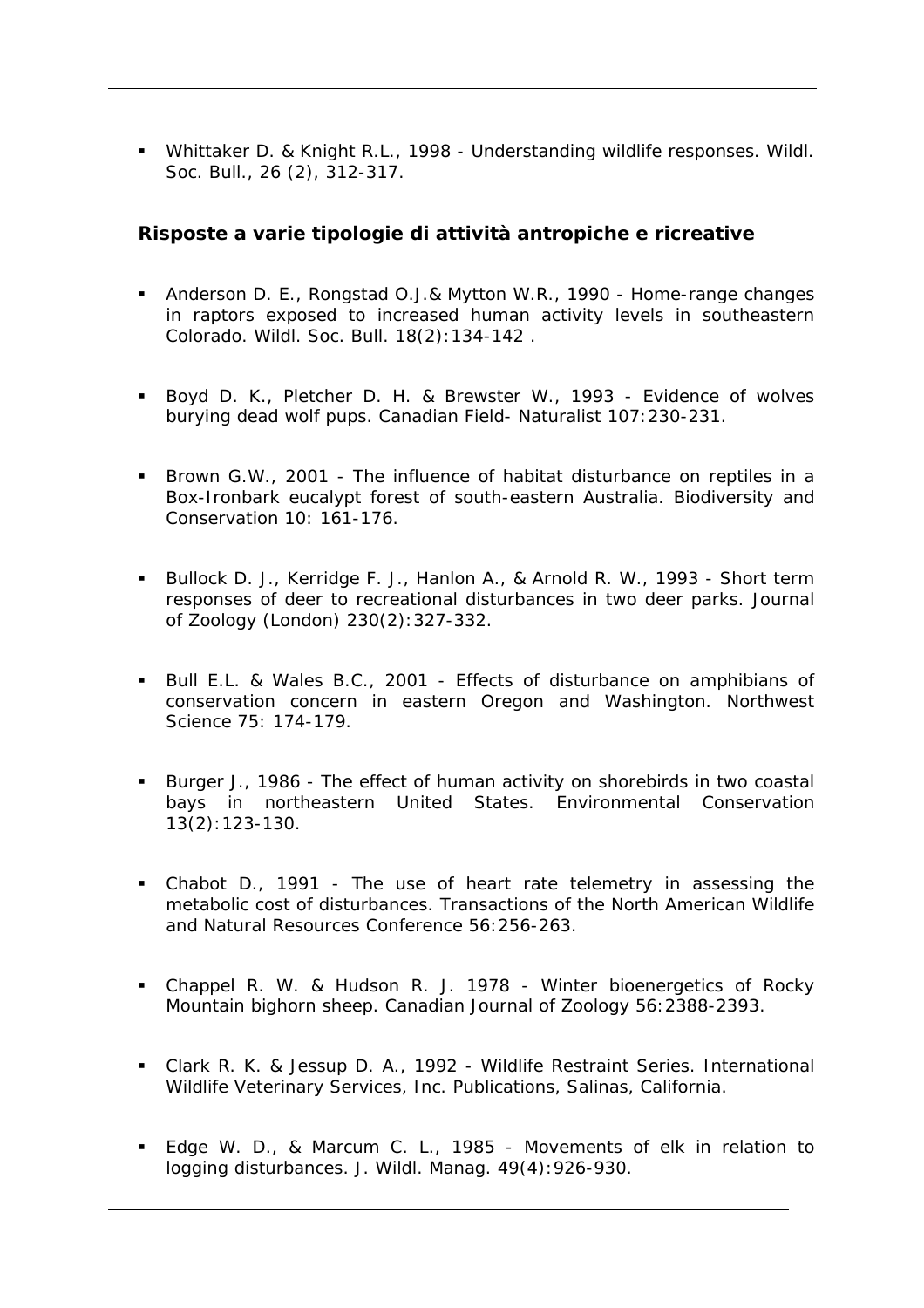- Fasce P. & Fasce L., 1992 Aquila reale. pp 601-611 in Brichetti P., De Franceschi P., Bacetti E. N. [EDS.], Fauna d'Italia. Edizioni Calderini, Bologna, Italia.
- Freddy D. J., Bronaugh W.M. & Fowler M. C., 1986 Responses of mule deer to disturbance by persons a foot and snowmobiles. Wildl. Soc. Bull. 14(1):63-68.
- Fuller T. K., 1990 Dynamics of a declining white-tailed deer population in north central Minnesota. Wildlife Monographs 110. pp.37.
- Gander H. & Ingold P., 1997- Reactions of male alpine chamois (Rupicapra rupicapra) to hikers, joggers and mountain bikers. Biological Conservation 79, 107-109.
- Gavin T. A., Suring L. H., Vohs Jr. P. A. & Meslow E. C. 1984 Population characteristics, spatial organization, and natural mortality in the Columbian white-tailed deer. Wildlife Monographs 91.
- Geist V., Stemp R. E. & Johnson R. H., 1985 Heart-rate telemetry of bighorn sheep as a means to investigate disturbances. Pages 92-99 in N. G. Bayfield & G. C. Barrow, editors. The ecological impacts of outdoor recreation on mountain areas in Europe and North America. Recreation Ecology Research Group.
- Hanson P. & Grant T. A., 1991 The effects of human disturbance on trumpeter swan breeding behavior. Wildl. Soc. Bull. 19:248-257.
- Hayes C. L., Krausman P. R. & Wallace M. C., 1994 Habitat, visibility, heart rate and vigilance of bighorn sheep. Transactions of the Desert Bighorn Council 38:6-11.
- Hicks L. L. & Elder J. M., 1979 Human disturbance of Sierra Nevada bighorn sheep. Journal Wildlife Management, 43 (4), 909-915.
- Holmes T. L., Knight R. L., Stegall L. & Craig G. R. 1993 Responses of wintering grassland raptors to human disturbance. Wildl. Soc. Bull. 21, 461-468.
- **I.** Ikuta L.A., Blumstein D.T. 2003.-.Do fences protect birds from human disturbance? Biological Conservation 112 (3): 447-452.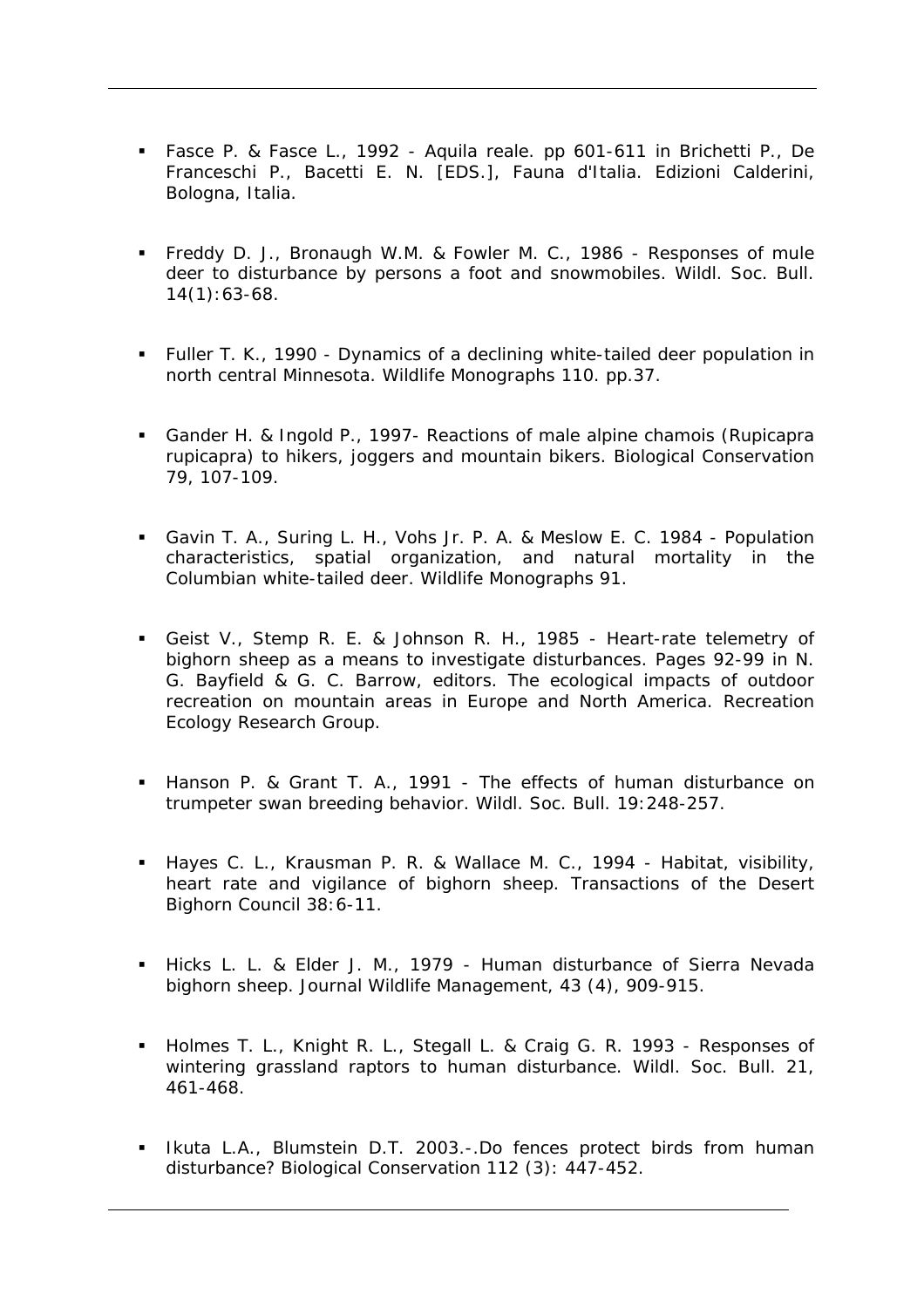- **Ingold P., Huber B., Neuhaus P., Mainini B., Marbacher H., Schnidrig-Petrig** R., & Zeller R., 1993.-.Tourism and sport in the alps – a serious problem for wildlife? Revue Suisse De Zoologie 100(3):529-545.
- Kemper C.M., 1990.-.Small mammals and habitat disturbance in open forest of coastal new-south-wales population parameters .Australian Wildlife Research 17: 195-206.
- Knight R. L. & Cole D. N., 1995.-.Wildlife responses to recreationists. In R. L. Knight & K.J. Gurtzwiller, editors. Wildlife and recreationists: coexistence through management and research. 1995. Island Press, Washington D.C.
- Jenny D. 1992.-.Bruterfolg und bestandsregulation einer alpinen population des Steinadlers Aquila chrysaetos. Des Ornit. Beob. 89: 1-43.
- **Lowry D. A. & McArthur K. L., 1978.-.Domestic dogs as predators on deer.** Wildl. Soc. Bull. 6(1):38-39
- Mainini B., Neuhaus P., & Ingold P., 1993.-.Behavior of marmots Marmota marmota under the influence of different hiking activities. Biological Conservation 64(2):161-164.
- Manville A. M. II. 1983.-.Human impact on the black bear in Michigan's lower peninsula. Int. Conf. Bear Res. and Manage. 5:20-33.
- Mattson D. J., Blanchar B. M. & Knight R. R., 1992.-.Yellowstone grizzly bear mortality, human habituation, and whitebark pine seed crops. J. Wildl. Manage. 56:432-442.
- MacArthur R. A., Geist V. & Johnston R. H., 1979.-.Factors influencing heart rate in free-ranging bighorn sheep: a physiological approach to the study of wildlife harassment. Canadian Journal of Zoology 57:2010-2021.
- MacArthur R. A., Geist V. & Johnston R. H., 1982.-.Cardiac and behavioral responses of mountain sheep to human disturbance. J. Wildl. Manag. 46(2):351-358.
- McGrady M. , 1997.-.Aquila chrysaetos Golden Eagle. BWP Update 1: 99- 114.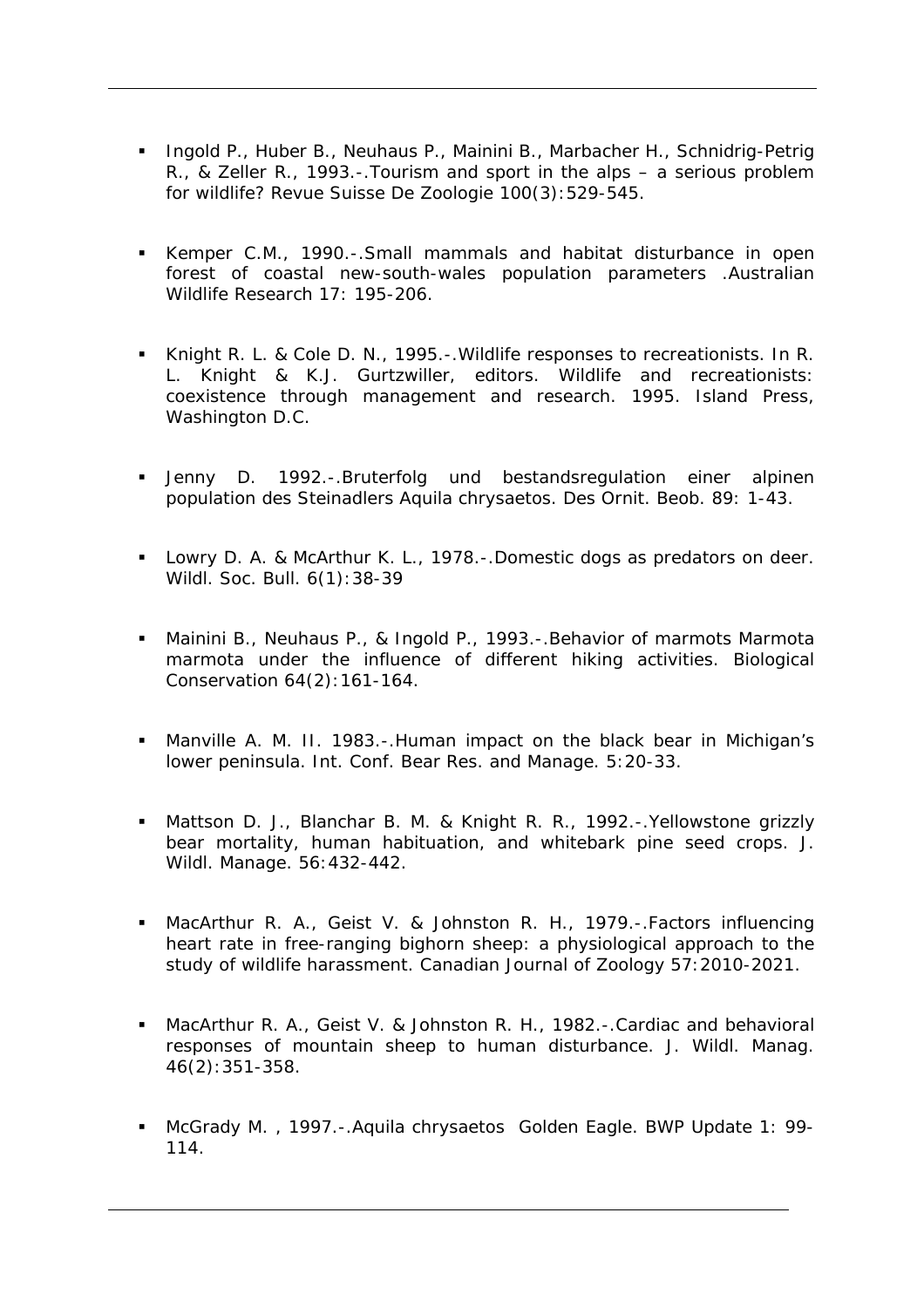- McLellan B. N. & Shackelton D. M., 1989.-.Immediate reactions of grizzly bears to human activities. Wildl. Soc. Bull. 17:269-274.
- Nelson M. W., 1982.-.Human impacts on Golden eagles: a positive outlook for the 1980s and 1990s. J. Raptor Res. 16: 97-103.
- Nelson T. A. & Woolf A., 1987.-.Mortality of white-tailed deer fawns in southern Illinois. J. Wildl. Manag. 51(2):326-329.
- Parker K. L., Robbins C. T. & Hanley T. A., 1984.-.Energy expenditures for locomotion by mule deer and elk. J. Wildl. Manag. 48(2):474-488.
- Pedrini P., 1990.-.L'Aquila reale in Provincia di Trento: status, ecologia e biologia riproduttiva. in Nuovi contributi di ricerca su Aquila reale, Gallo cedrone, Coturnice alpina, marmotta alpina. Atti del Convegno, San Michele all'Adige, Trento, Italia, pp 83-130.
- Penteriani V., 1998.-.L'impatto delle linee elettriche sull'avifauna. WWF Toscana.
- **Postovit H.R. & Postovit B.C., 1987.-. Impact and mitigation techniques. pp** 183-213 in B.A.
- Watson J., 1997.-.The Golden eagle. T & AD Poyser, London, U.K.
- Richardson C. T. & Miller C. K.,1997.-.Recommendations for protecting raptors from human disturbance: A review. Wildl. Soc. Bull., 25 (3), 634- 638.
- **Progulske D. R. & Baskett T. S., 1958.-. Mobility of Missouri deer and their** harassment by dogs. J. Wildl. Manag. 22(2):184-192.
- Renecker L. A. & Hudson R. J., 1986.-.Seasonal energy expenditure and thermoregulatory response of moose. Canadian Journal of Zoology 64:322-327.
- Reynolds H.V. & Hechtel J., 1980.-.Structure, status, reproductive biology, movement, distribution, and habitat utilization of a grizzly bear population. Federal Aid in Wildlife Restoration. Progress Report. W-17-11. Alaska Department of Fish and Game. Juneau, Alaska. pp. 65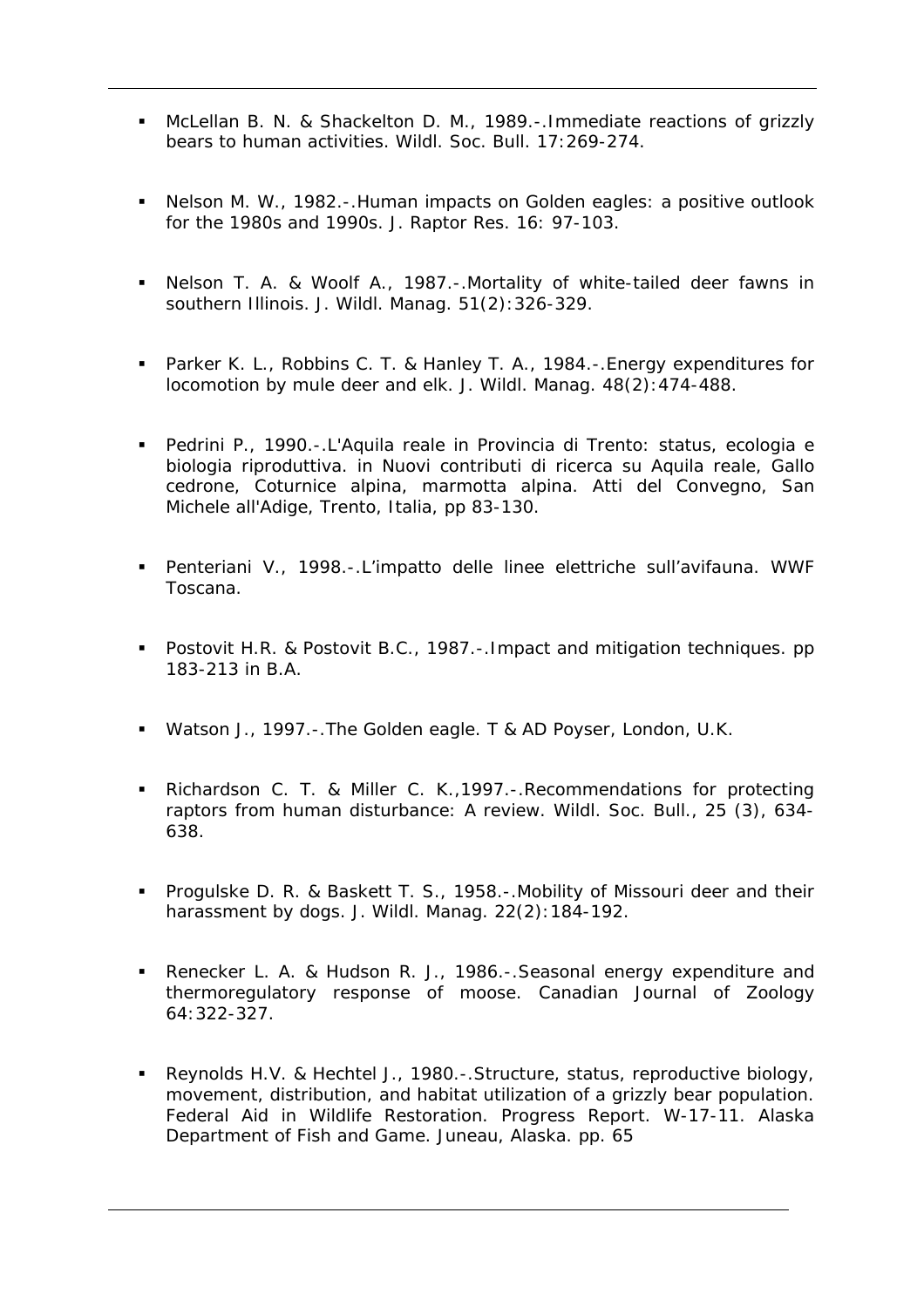- Stuht J. N. &Youatt W. G., 1972.-.Heartworms and lung flukes from red foxes in Michigan. J. Wildl. Manag. 36(1):166-170.
- Sweeney J. R., Marchinton R. L. & Sweeney J. M., 1971.-.Responses of radio-monitored white-tailed deer chased by hunting dogs. J. Wildl. Manag. 35(4):707-716.
- Tyers D. & Reinhart D., 1999.-.Grizzly bears. In: Olliff, S. T., K. Legg, & B. Kaeding, editors. The effects of winter recreation of wildlife: a literature review and assessment, draft report. A report from the Greater Yellowstone Coordinating Committee Wildlife Working Group.
- Van Dyke F.B., Brocke R.H., Shaw H.G., Ackerman B.B., Hemker T.P. & Lindzey F.G., 1986.-. Reactions of mountain lions to logging and human activity. Journal of Wildlife Managment 50: 95-102.
- Watts P. D. & Jonkel C., 1989.-.Energetic cost of winter dormancy in grizzly bears. J. Wildl. Manage. 54(4):654-656.
- Wickstrom M. L., Robbins C. T., Hanley T. A., Spalinger D. E. & Parish S. M., 1984.-.Food intake and foraging energetics of elk and mule deer. J. Wildl. Manag. 48(4):1285-1301.
- Yalden P. E. & Yalden D., 1990.-.Recreational disturbance of breeding golden plovers Pluvialis apricarius.
- Biological Conservation 51:243-262.

#### **Arrampicata**

- AA.VV., 2001.-.Actes du Séminaire « Pratìques et impacts des sports de nature dans les espaces protégés » -Pare Naturel Ragionai du Vercors.
- AFIT, 1998 Guide de savoir-faire i Les via ferrata en France.
- Attarian A. & Pyke K., 2000.-. Climbing & Natural Resources Management, an annotated bibliography, NCSU & the Access Fund.
- AA.VV., 1999.-. Recommendations for the redevelopment and first ascent of rock climbing routes in alpine regions..British Mountaineering Council, Manchester (UK).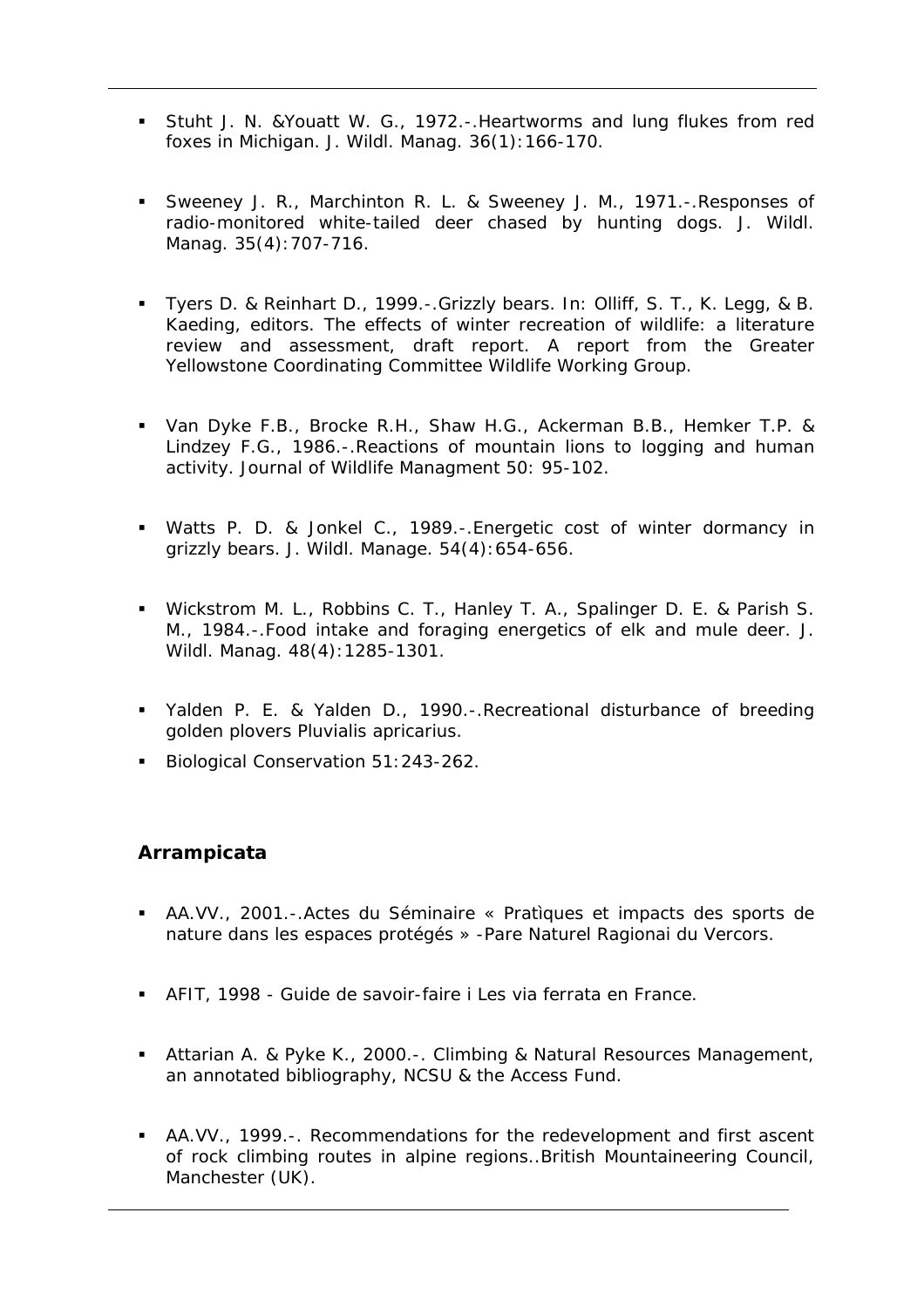- Camp R . J. & Knight R. L., 1998.-. Rock climbing and cliff bird communities at Joshua Tree National Park, California. Wildl. Soc. Bull., 26 (4), 892-898).
- Camp R. J., Sinton D. T., Knight R. L. & Beidleman C. A.,1997.- .Viewsheds: a complementary management approach to buffer zones. Wildl. Soc. Bull., 25 (3), 612-615.
- Farris M. A.,1998.-.The effects of rock climbing on the vegetation of three Minnesota cliff systems. Canadian Journal of Botany 76, 1-10.
- Hicks L. L. & Elder J. M., 1979.-. Human disturbance of Sierra Nevada bighorn sheep. Journal Wildlife Management, 43 (4), 909-915.
- Holmes T. L., Knight R. L., Stegall L. & Craig G. R., 1993.-. Responses of wintering grassland raptors to human disturbance. Wildl. Soc. Bull. 21, 461-468.
- Kelly P. E. & Larson D. W., 1997.-.Effects of rock climbing on populations of pre-settlement eastern white cedar on cliffs of the Niagara. Conservation Biology, 11 (5), 1125-1132.
- Giuliano W., 1994.-.The impact of hiking and rock climbing in mountain areas. Environmental Conservation, 21 (3), 287-279.
- Laude F., 1996 Elude préiiminaire de l'appréciation de l'impaci eventue! de la pratique de diffèrentes activités sportives sur la population d'Aigles royaux du Pare National des Ecrins.
- Miquet A. Effet du parapente, deltaplane et escalade sur la faune sauvage ; consèquence pour la gestion - document réalisé a la demande du comite scientifìque du Pare National de !a Vanoise-non date.
- Richardson C. T. & Miller C. K.,1997.-.Recommendations for protecting raptors from human disturbance: A review. Wildl. Soc. Bull., 25 (3), 634- 638.
- Stohlgren T. J., Chong G. W., Kalkhan M. A. & Schell L. D., 1997.-.Rapid assessment of plant diversity patterns: A methodology for landscapes. Environmental Monitoring and Assessment, 48, 25-43.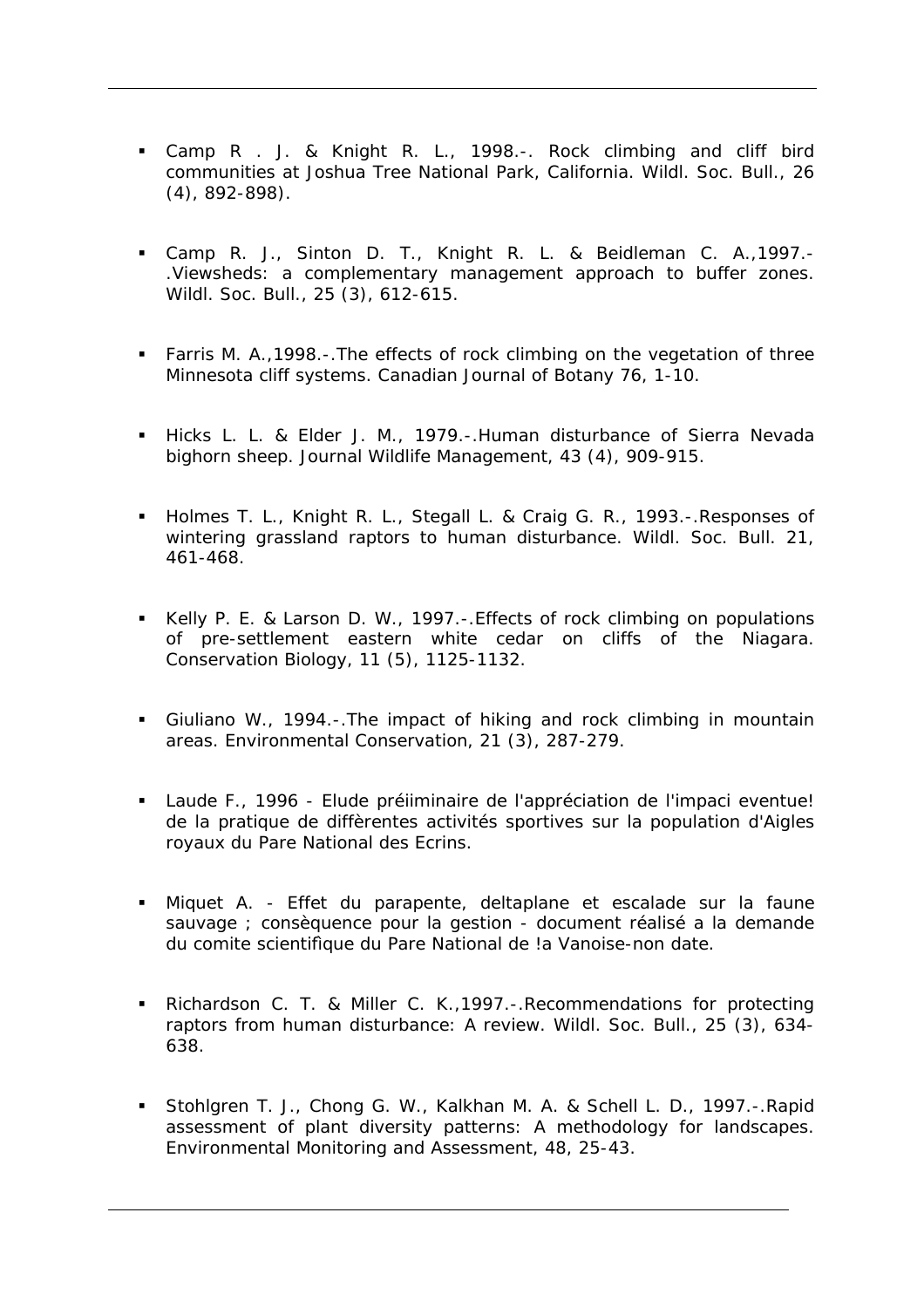White D.,1999.-.Potential energetic effects of mountain climbers on foraging grizzly bears. Wildl. Soc. Bull., 27 (1), 146-151.

### **Escursionismo a piedi, con racchette, sci da alpinismo sci da fondo,motoslitte**

- AA.VV., 2001.-.Actes du Séminaire « Pratiques et ìmbacìs~des~spoTts de nature dans les espaces protégés.»..^ Pare nature! ragionai du Vercors.
- AFIT., 1998.-.La raquette a neige : Pratique et aménagements. Panorama de l'offre.
- ALBERT D.M. & BOWYER R. T., 1991.-.Factors related to grizzly bearhuman interactions in Denali National Park. Wildl. Soc. Bull. 19 (3) :339- 349.
- ALLDREDGE A. W., 1988.-.Wildlife and ski areas: living together. Ski Area Manage. 27 (5):61-62, 88-89.
- Andersen D. E., Rongstad O. J. & Mytton W. R., 1990.-.Home range changes in raptors exposed to increased human activity levels in southeastern Colorado. Wildl. Soc. Bull. 18:1334-142.
- AUNE K. E., 1981.-.Impacts of winter recreationists on wildlife in a portion of Yellowstone National Park, Wyoming. Thesis. Montana State University, Bozeman, Montana, USA. pp.111.
- Berger J., 1983.-. Pronghorn foraging economy and predator avoidance in a desert ecosystem: implications for the conservation of large mammalian herbivores. Biol. Conserv. 25:193–208.
- BRIGHT J.A., 1986.-.Hiker impact on herbaceous vegetation along trails in an evergreen woodland of central Texas. Biological Conservation 36 (1) :53-69.
- Cassirer E. F., D. J. Freddy & Ables E. D., 1992.-.Elk responses to disturbance by cross-country skiers in Yellowstone National Park. Wildl. Soc. Bull. 20:375-381.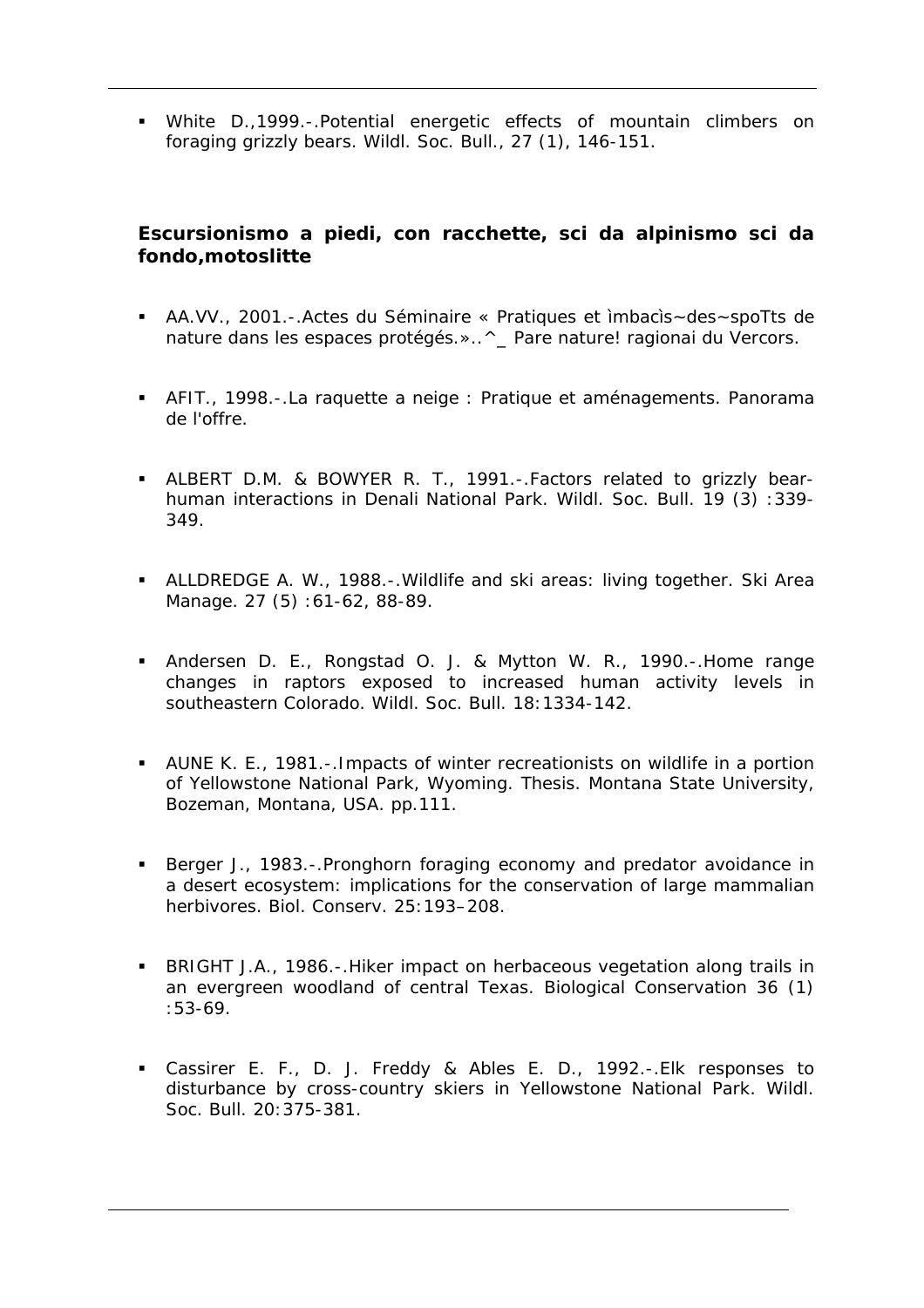- Cederna A. & Lovari S., 1985.-.The impact of tourism on chamois feeding activities in an area of the Abruzzo National Park, Italy. Pages 216–225 in S. Lovari ed. The biology and management of mountain ungulates. Croom Helm, London, UK.
- CHESTER J. M., 1980.-.Factors influencing human-grizzly bear interactions in a backcountry setting. Pages 351-357 in Martinka, C. J.//McArthur, K. L., editors. Fourth International Conference on Bear Research and Management. Bear Biology Association.
- ChoisyJ.P., 1996.-.Voirie forestière en.montagne\_e1; bjqdiversité France Nature Envìronnernent -
- COLE D. N., 1990.-.Ecological impacts of wilderness recreation and their management. Pages 425-466 Hendee, J. C.//Stankey, G. H.//Lucas, R. C., editors. Wilderness Management. North American Press, Golden, Colorado.
- AA.VV., 1993.-.Actìvités de pleine nature .Conférence CIPRA.
- Cree, S., Fox J. E., Hardy A. R., Sands J., Garrot B. & Peterson R. O., 2002.-.Snowmobile activity and glucocorticoid stress responses in wolves and elk. Conservation Biology 16(3):809-14.
- **DEARDEN P. & HALL C., 1983.-. Non-consumptive recreation pressures and** the case of the Vancouver Island marmot (Marmota vancouverensis). Environ. Conserv. 10 (1) :63-66.
- **Demarchi M. W., Johnson S. R. & Searing G. F., 2000.-.Distribution and** abundance of MountainGoats, Oreamnos americanus, in westcentral British Columbia. Can. Field-Nat. 114:301–306.
- Derian D., 1998.-.Analyse bibiìographique concernant l'impact du tourisme sur les ongulés et plus particuiièrernent le Bouquetìn des Alpes.
- **Dorrance M. J., Savage P. J. & Huff D. E., 1975.-. Effects of snowmobiles** on white-tailed deer. J. Wildl. Manag. 39(3):563-69.
- Etchberger R. C., Krausman P. R. & Mazika R., 1989.-.Mountain sheep habitat characteristics in
- the Pusch Ridge Wilderness, Arizona. J. Wildl. Manage. 53:902–907.
- Ferguson M. A. D. & Keith L. B., 1982.-.Influence of Nordic skiing on distribution of moose and elk in Elk Island National Park, Alberta. Canadian Field-Naturalist 96(1):69-72.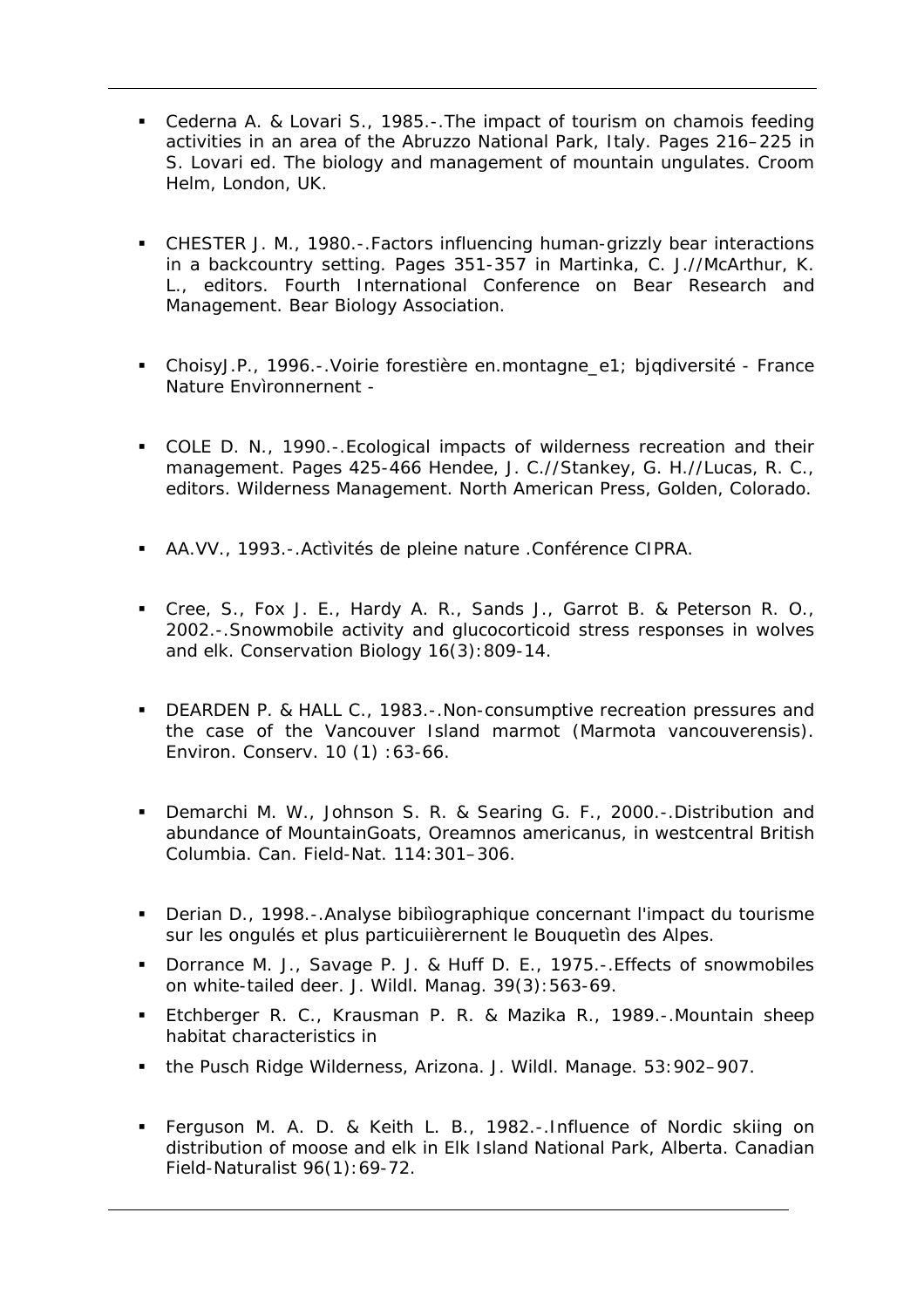- Freddy D. J., Bronaugh W. M. & Fowler M. C., 1986.-.Responses of mule deer to disturbance by persons afoot and snowmobiles. Wildl. Soc. Bull. 14:63-68.
- Festa-Bianchet, M., 1988.-.Seasonal range selection in bighorn sheep conflicts between forage quality,forage quantity, and predator avoidance. Oecologia 75:580–586.
- FREDDY D.J., BRONAUGH W. M., FOWLER MA. C., 1986.-.Responses of mule deer to disturbance by persons afoot and snowmobiles. Wildl. Soc. Bull. 14 (1) :63-68.
- GARNER, N. P., VAUGHAN, M. R., 1989.-.Black bear human interactions in Shenandoah National Park, Virginia. Pages 155-161 in Bromley, M., editor. Bear-people conflicts: proceedings of a symposium on management strategies.. Northwest Territories Dept. Renew. Resour., Yellowknife. 246pp.
- Gander H. & Ingold P., 1997.-.Reactions of male alpine chamois Rupicapra r. rupicapra to hikers, joggers and mountainbikers. Biol. Conserv. 79 (1) :107-109.
- Goodrich J.M., Berger J., 1994.-.Winter recreation and hibernating black bears, Ursus americanus. Biological Conservation 67 (2) :105-110.
- Graber D. M., 1986.-.Conflicts between wilderness users and black bears in the Sierra Nevada National Parks. Pages 197-202 in Lucas, R. C., compiler. Proceedings of the national wilderness research conference
- Grabherr G., 1985.-.Damage to vegetation by recreation in the Austrian and German Alps.. Pages 74-91 Bayfield, N. G.//Barrow, G. C., editors. The ecological impacts of outdoor recreation on mountain areas in Europe and North America. Recreation Ecology Research Group, Wye, Ashford, Kent, UK. 203pp.
- Gutzwiller K. J., 1993.-.Serial management experiments: an adaptive approach to reduce recreational impacts on wildlife. Transactions of the North American Wildlife and Natural Resources Conference 58 :528-536.
- Gutzwiller K. J., Wiedenmann R. T., Clements K. L., Anderson S. H., 1994.-.Effects of human intrusion of song occurence and singing consistency in subalpine birds. The Auk 111 (1) :28-37.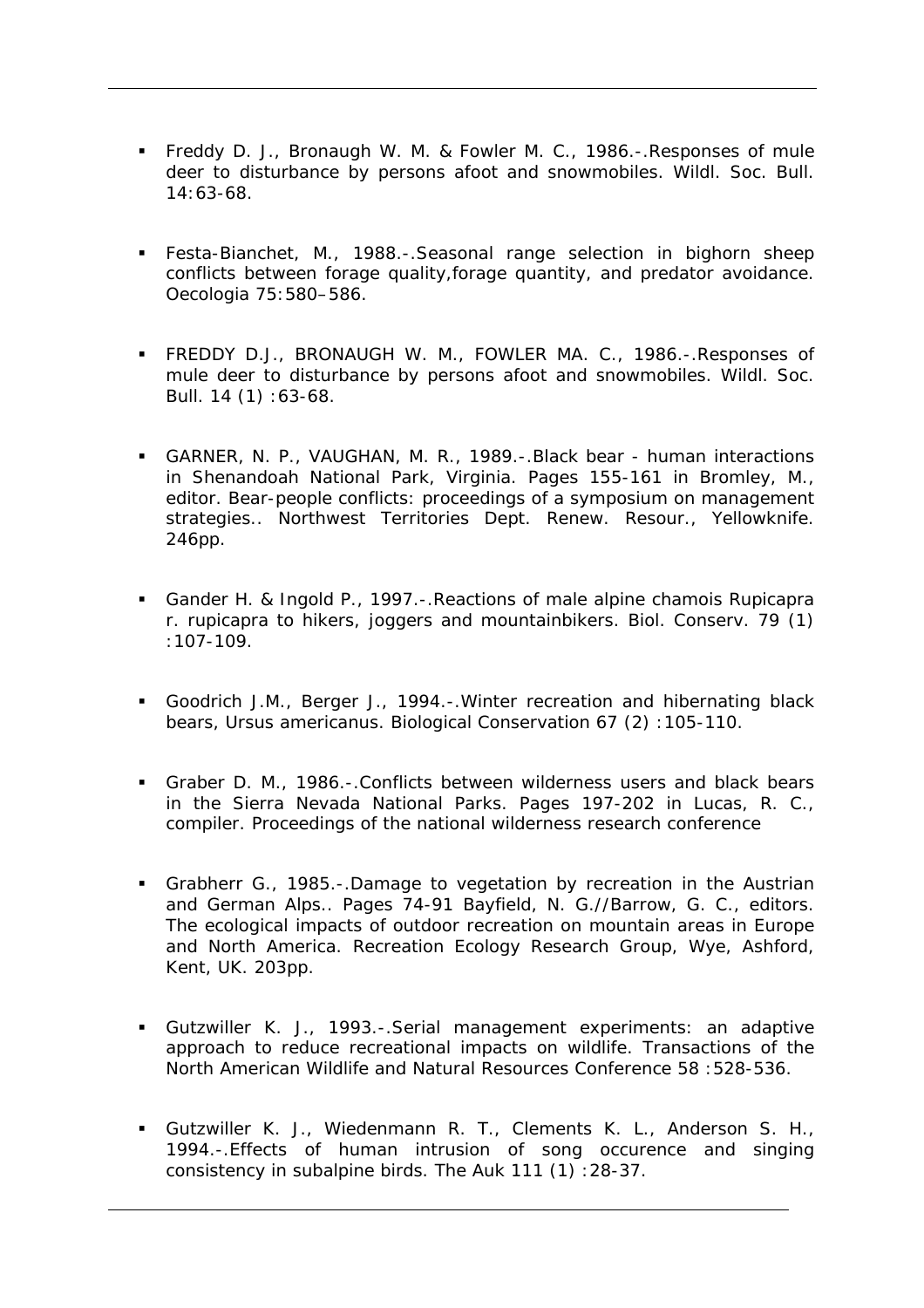- Hall C., Dearden P., 1984.-.The impact of "non-consumptive" recreation on wildlife: an annotated bibliography. Public Administration Series: Bibliography #P 1458. Vance Bibliographies, Monticello, Illinois. 45pp.
- Hamr J., 1988.-.Disturbance behavior of chamois in alpine tourist area of Austria. Mountain Research and Development 8 (1) :65-73.
- Hardy A. R., 2001.-.Bison and elk responses to winter recreation in Yellowstone National Park. Masters thesis, Montana State University.
- **-** Harrington F. H. & Veitch A. M., 1992.-.Calving success of woodland caribou exposed to lowlevel jet fighter overflights. Arctic 45:213–218.
- Hastings B. C & Gilbert B.K., 1987.-.Extent of human-bear interactions in the backcountry of Yosemite National Park. Calif. Fish Game 73 (3) :188- 191.
- Hastings B. C., Gilbert B. K. & Turner D. L., 1986.-.Black bear aggression in the backcountry of Yosemite National Park. Int. Conf. Bear Res. Manage. 6 :145-149.
- Herrero S., McCrory W. & Pelchat B., 1986.-.Using grizzly bear habitat evaluations to locate trails and campsites in Kananaskis Provincial Park. Int. Conf. Bear Res. Manage. 6 :187-193.
- Hood R. E., & Inglis J. M., 1974.-. Behavioral responses of white-tailed deer to intensive ranching operations. J. Wildl. Manage. 38:488–498.
- Illich I. P.& Haslett, J. R., 1994.-. Responses of assemblages of Orthopters to management and use of ski slopes on upper sub-alpine meadows in the Austrian Alps. Oecologia 97 :470-474.
- **Ingold P., Huber B., Neuhaus P., Mainini B., Marbacher H., Schnidrig-Petrig** R. & Zeller, R. 1993.-.Tourism and sport in the alps--a serious problem for wildlife?. Revue Suisse de Zoologie 100 (3) :529-545.
- Kania M. R., 1986.-.A site analysis approach for determining wilderness carrying capacity. Pages 462-470 Lucas, R. C., compiler. Proceedings- national wilderness research conference: current research. U.S. Dept. Agriculture, Forest Serv., Intermt. Res. Sta., Ogden, Utah. 553pp.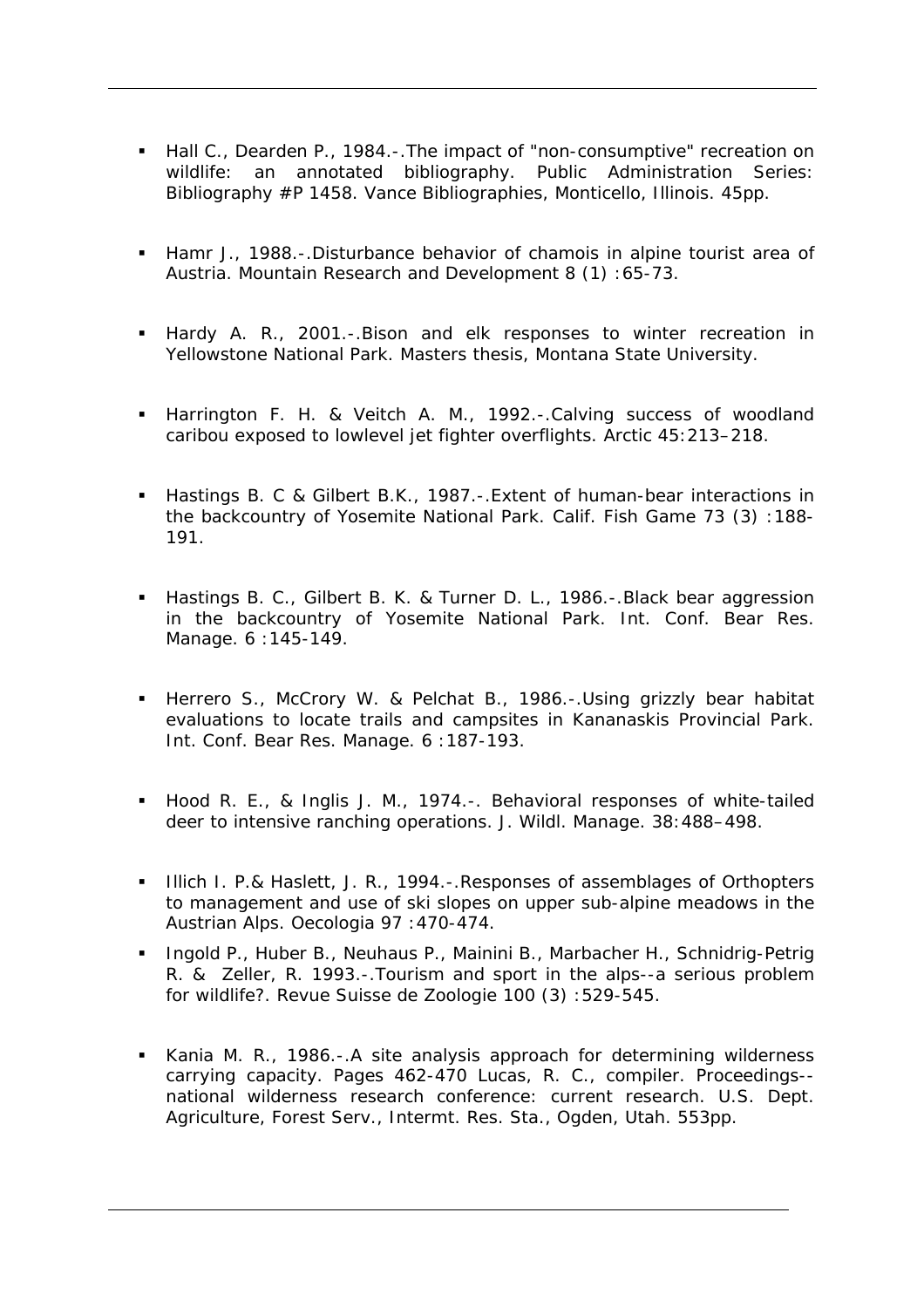- Keay J. A. & Van Wagtendonk J. W., 1983.-.Effect of Yosemite backcountry use levels on incidents with black bears. Int. Conf. Bear Res. Manage. 5 :307-311. (BEAR).
- Keay J. A. & WebbM. G., 1989.-.Effectiveness of human-bear management at protecting visitors and property in Yosemite National Park. Pages 145- 154 in Bromley, M., editor. Bear-people conflicts: proceedings of a symposium on management strategies. Northwest Territories Dept. Renew. Resour., Yellowknife. pp.246.
- Klein D. R., 1971.-.eaction of reindeer to obstructions and disturbances. Science 173:393–398.
- Klein J. M. & Burde J. H., 1991.-.Monitoring impacts at backcountry campsites and shelters at Great Smoky Mountains National Park. Pages 29-36 Hope, D.=, III, ed. Proceedings, 1990 Southeastern recreation research conference. U.S. Dept. Agriculture, Forest Serv., Southeast. For. Exp. Sta., Asheville, North Carolina. 183pp.
- Knight R.L. & Cole D.N., 1995.-.Factors that influence wildlife responses to recreationists. Pages 71-79 in Knight, R.L.//Gutzwiller, K.J., editors. Wildlife and recreationists: coexistence through management and research. Island Press, Washington D.C.
- Knight R. L. & Temple S. A., 1995.-.Wildlife and recreationists: coexistence through management. Chap 20 in Wildlife and Recreationists: Coexistence Through Management and Research, edited by R. L. Knight, & K. J. Gutzwiller. Washington D.C.: Island Press.
- Jope K. L. & Shelby B., 1984.-.Hiker behavior and the outcome of interactions with grizzly bears. Leisure Sci. 6 (3) :257-270.
- Light J. T. Jr., 1971.-.An ecological view of bighorn habitat on Mt. San Antonio. Transactions of the North American Wild Sheep Conference 1 :150-157.
- Lees A. T., 1989.-.The effect of recreational activity on elk use and distribution along a pipeline right-of-way. Pages 133-143 Davis, P. R.//Emerick, J. C.//Finch, D. M.//Foster, S. Q.//Monarch, J. W.//Rush, S.//Thorne, O. =II//Todd, J., editors. Proceedings IV: Issues and Technology in the Management of Impacted Wildlife. Thorne Ecol. Inst., Boulder, Colorado. pp. 213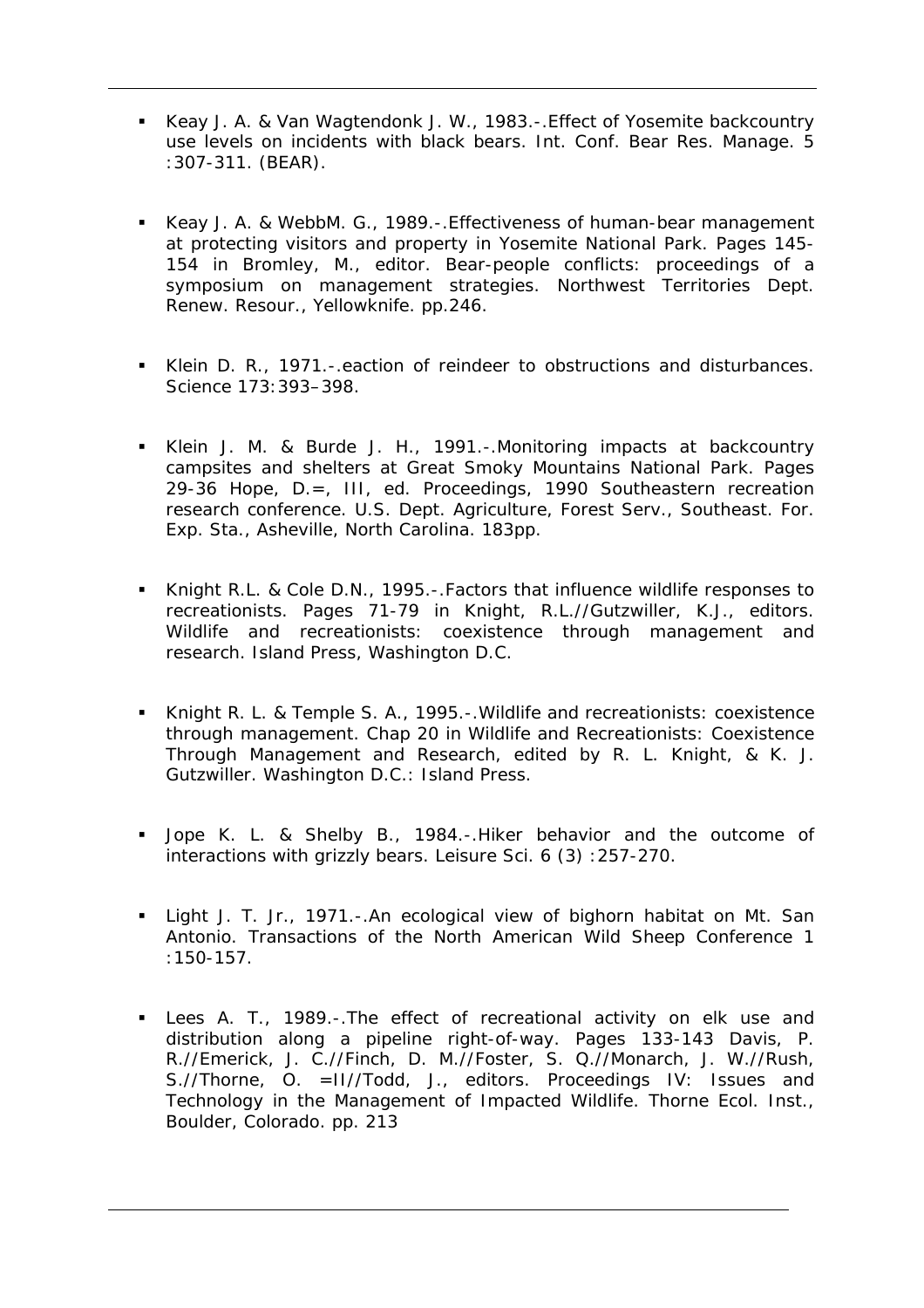- Louis S., Le Berre M. , 1997.-.Visitor impact on Alpine marmot foraging behaviour. Journal of Wildlife Research 2 (2): 133-136.
- Mace R. D. & Waller J. S., 1996.-.Grizzly bear distribution and human conflicts in Jewel Basin Hiking Area, Swan Mountains, Montana. Wildl. Soc. Bull. 24 (3) :461-467.
- Mainini B., Neuhaus P.& Ingold P., 1993.-.Behavior of marmots under the influence of different hiking activities. Biological Conservation 64 (2) :161- 164.
- Makhdoum M. F.& Khorasan, N., 1988.-.Differences between environmental impacts of logging and recreation in mature forest ecosystems. Environ. Conserv. 15 (2) :137-142, 166.
- Mathisen J. E., 1968.-.Effects of human disturbance on nesting bald eagles. J. Wildl. Manag. 32 (1) :1-6
- MacArthur R. A., Geist V. & Johnston R. H., 1982.-.Cardiac and behavioral responses of mountainsheep to human disturbance. J. Wildl. Manage. 46:351–358.
- McQuaid-Cook J., 1977.-.Effects of hikers and horses on mountain trails. Journal of Environmental Management 6 :209-212.
- Millspaugh J. J., 1995.-.Seasonal movements, habitat use patterns and the effects of human disturbances on elk in Custer State Park, South Dakota. Thesis. South Dakota State University.
- Meyer E., 1993.-.The impact of summer tourism and winter tourism on the fauna of alpine soils in western Austria (Oetztal Alps, Ratikon). Revue Suisse de Zoologie 100 (3) :519-527
- MacArthur R.A., Geist V. & Johnston R.H., 1982.-.Cardiac and behavioral responses of mountain sheep to human disturbance. J. Wildl. Manag. 46:351-358.
- McCool S. F., 1978.-.Snowmobiles, animals, and man: Interactions and management issues. Transactions of the North American Wildlife Conference 43:140-48.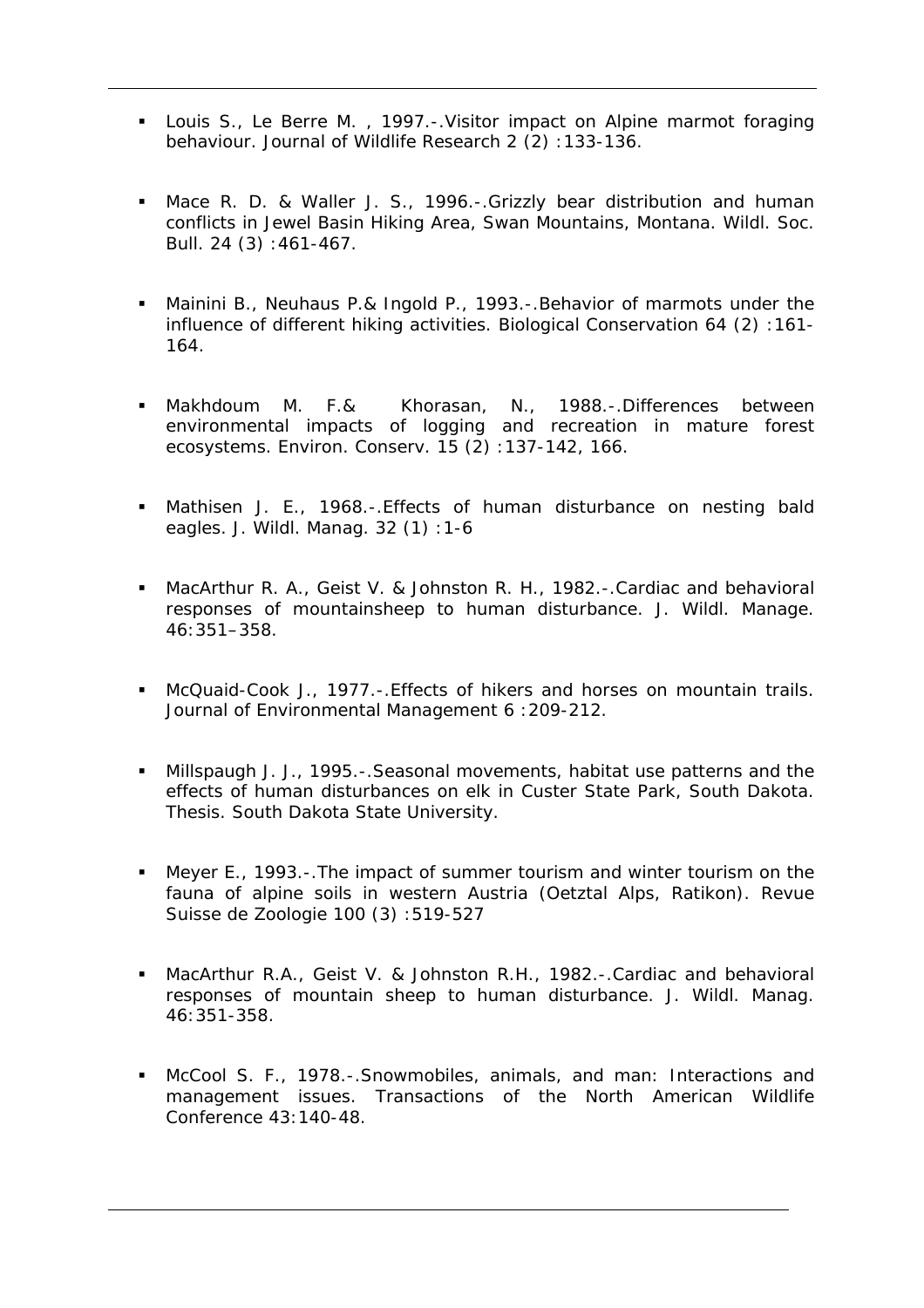- Moen A. N., Whittemore S. & Buxton B., 1982.-.Effects of disturbance by snowmobiles on heart rate of captive white-tailed deer. New York Fish and Game Journal 29(2):176-83.
- Neuhaus P. & Mainini B., 1998 Reactions and adjustment of adult and young alpine marmots Marmota marmata to intense hiking activities - Wildlife biology 4 : 119-123.
- Neirink V. & Privat g., 2002 La raquette a neige. Activité wiiderness. mode passagère ou chance pour l'economìe de montagne ? - Montain Wiiderness - 1er trimestre - Dossier.
- AA.VV., 1996.-.Office federai de j'environnement, des forèts et du paysage (OFEFP - Suisse) -Tourisme/sport de loisir et faune sauvage dans la ragion alpine suisse, bref rapport- Cahier de i'environnement n"262.
- AA.VV., 2001. Ski, raquette et nature plaquette, Parc National de la Vanoise.
- **Paquet P. C., Weirczhowski J. & Callaghan C., 1996.-. Summary report on** the effects of human activity on gray wolves in the Bow River Valley, Banff National Park, Alberta. Department of Canadian Heritage, Ottawa, Ontario, Canada.
- AA.VV., 1999. Note d'information aux services et aux secteurs sur le 5e forum des gestionnaìres d'espaces naturels - - Pare National du Mercantour.
- Parker K. L., Robbins C.T. & Hanley T. A., 1984.-.Energy expenditures for locomotion by mule deer and elk. J. Wildl. Manag. 48 (2) :474-488.
- Patonnier M. P,. 2000.-.Le dérangement de !a faune sauvage par les actìvités de ìoisirs, synthèse bibliographique - ONFCS.
- Paquet P.C., Wierzchowski J. & Callaghan C., 1996.-. Effects of human activity on gray wolves in the Bow River Valley, Banff National Park, Alberta. Chapter 7 in: Green, J., C. Pacas, S. Bayley, & L. Cornwell, editors. A Cumulative Effects Assessment and Futures Outlook for the Banff Bow Valley. Banff Bow Valley Study, Department of Canadian Heritage, Ottawa, ON.
- Petrak V. M., 1988.-.Cross-country skiing and red deer (Cervus elaphus Linne) in the Eifel. Zeitschrift für Jagdwissenschaft 34 (2) :105-114.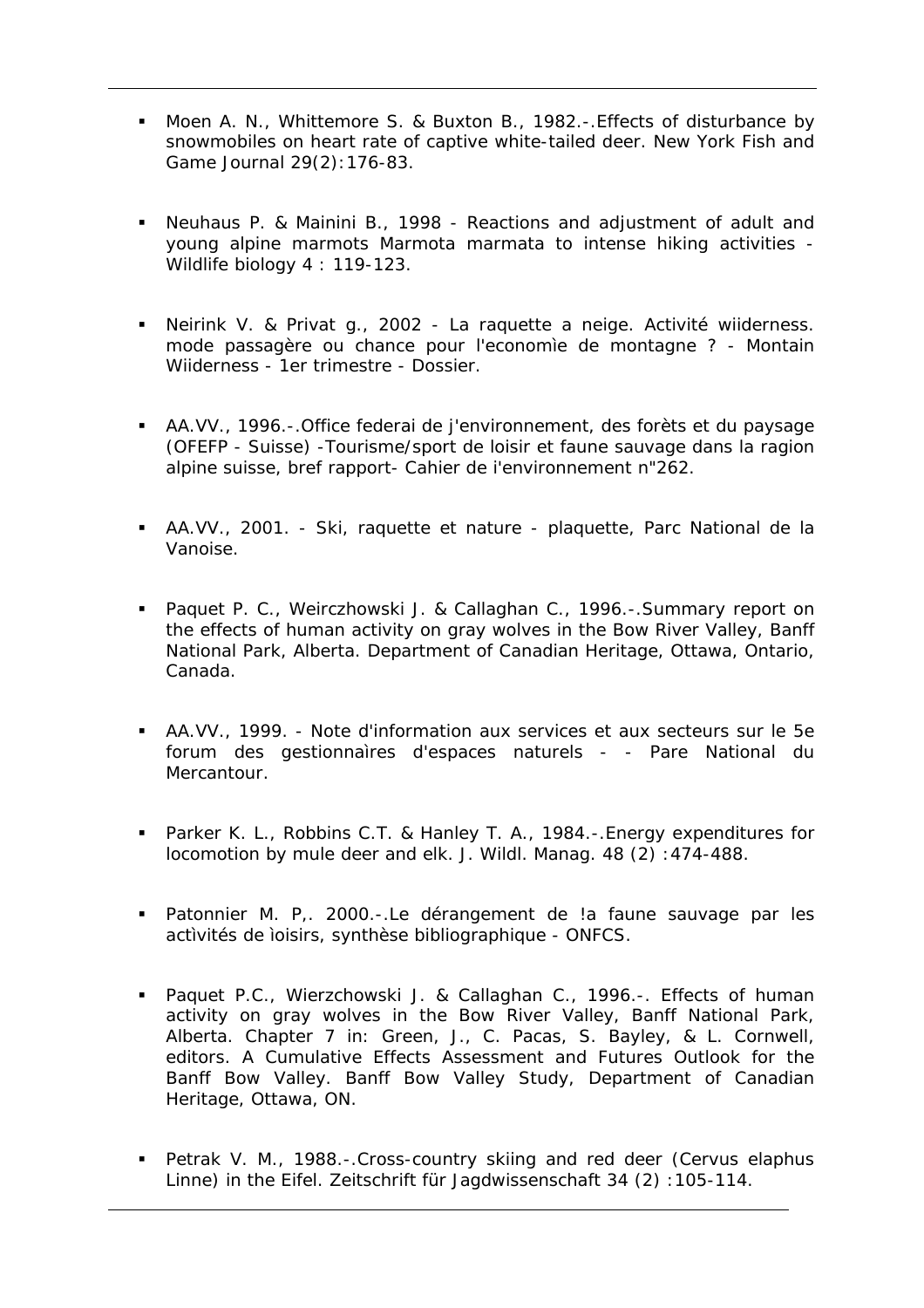- **Price M. F., 1985.-. A review of research into the impacts of recreation on** alpine vegetation in western North America. Pages 34-52 Bayfield, N. G.//Barrow, G. C., editors. The ecological impacts of outdoor recreation on mountain areas in Europe and North America. Recreation Ecology Research Group, Wye, Ashford, Kent, UK. pp. 203.
- **Prior K.A., Weatherhead P.J., 1994.-. Response of free-ranging eastern** Massasauga rattlesnakes to human disturbance. Journal of Herpetology 28 (2) :255-257.
- Reimoser F., Maye H., Holzinger A. & Zandl J. 1987.-.Effects of summer and winter tourism on game damage to forests in Angertal, Badgastein, Austria. Centralblatt fur das Gesamte Forstwesen 104 (2) :95-118.
- Richens V. B. & Lavigne G. R., 1987. .-.Response of white-tailed deer to snowmobiles and snowmobile trails in Maine. Canadian Field-Naturalist 92(4):334-43.
- Richardson C. T.& Miller, C. K., 1997.-.Recommendations for protecting raptors from human disturbance: a review. Wildl. Soc. Bull. 25 (3) :634- 638.
- Roach D. A.& Marchand P. J., 1984.-.Recovery of alpine disturbances: early growth and survival in populations of the native species, Arenaria groenlandica, Juncus trifidus, and Potentilla tridentata. Arctic and Alpine Research 16 (1) :37-43.
- Robertson R. D., 1986.-.Actual versus self-reported wilderness visitor behavior. Pages 326-332 Lucas, R. C., compiler. Proceedings--national wilderness research conference: current research. U.S. Dept. Agriculture, Forest Serv., Intermt. Res. Sta., Ogden, Utah. pp.553
- AA.VV. .-.Ski, raquerte, VTT ; Hors piste hors-jeu in sciences & nature n° non identifié. pp.74-81.
- Smith, S. 2002.-.The snowmobile lobby?s snow job. Earth Island Journal. Summer: 13.
- Szemkus B., Ingold P.& Pfister U., 1998.-.Behaviour of Alpine ibex (Capra ibex ibex) under the influence of paragliders and other air traffic. Zeitschrift fuer Saeugetierkunde 63 (2) :84-89.
- Gossow H., Rauer-Gross, B. F. A, Czakert H. & Schneider K., 1991.- .Behavioural reactions of alpine red deer Cervus elaphus and chamois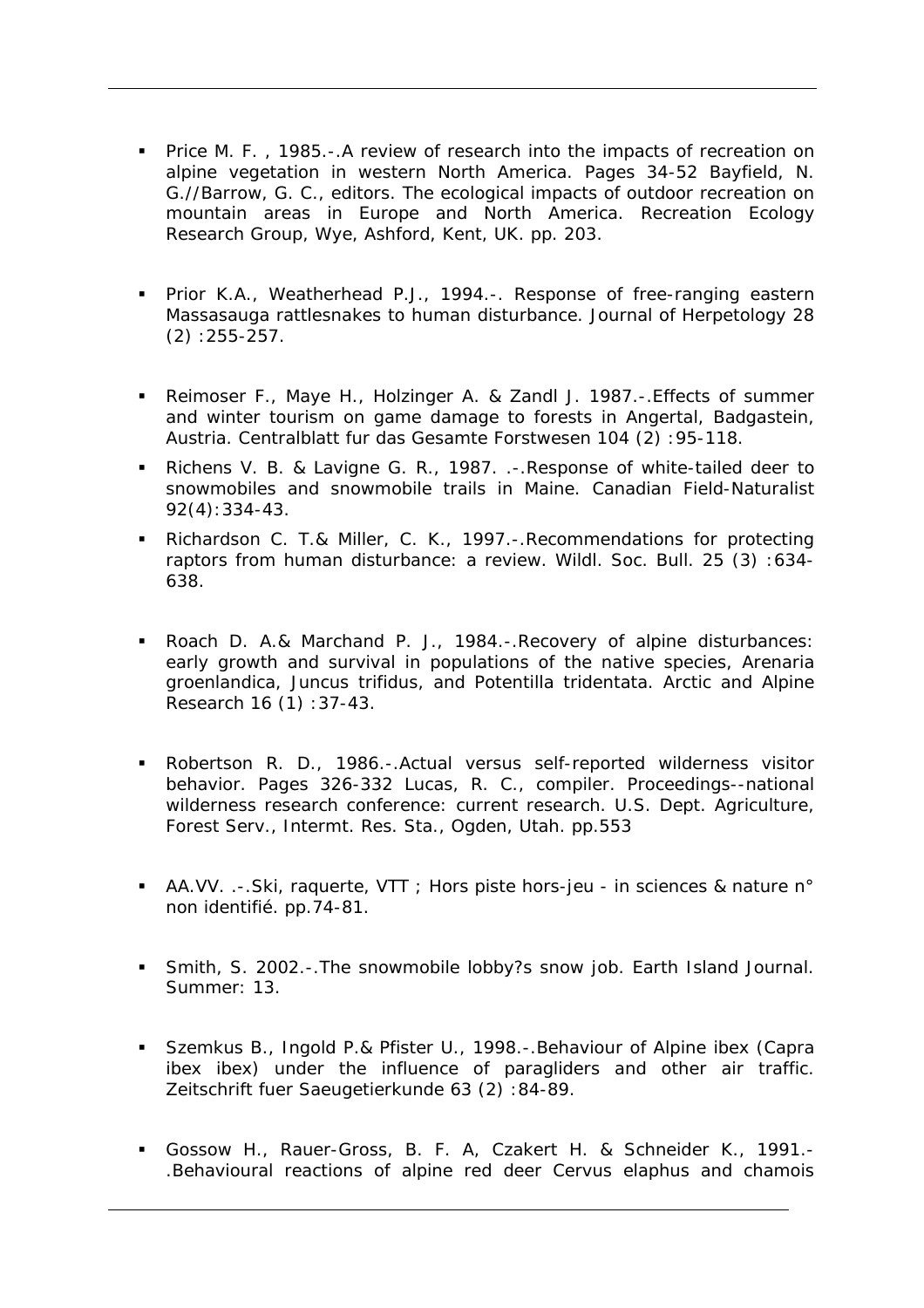Rupicapra rupicapra to direct and indirect human impacts. Trans. Congr. Int. Union Game Biol. 18 (1) :343-348.

- Bahnak B. R., Holland J. C., Verme L. J., Ozoga J. J., 1981.-. Seasonal and nutritional influences on growth hormone and thyroid activity in whitetailed deer. J. Wildl. Manag. 45 (1) :140-147.
- Miquet A., 1986.-.A contribution to the study of the relation between the black grouse (Tetrao tetrix L., Tetraonidae) and winter tourism in Haute-Tarentaise. Acta Oecologica 7 (4) :325-335.
- Hicks L.L & Elder J.M., 1979.-.Human disturbance of Sierra Nevada bighorn sheep. J. Wildl. Manage. 43:909–915.
- Pépin D., Lamerenx F., Chadelaud H. & Recarte J.M., 1996.-.Humanrelated disturbance risk and distance to cover affect use of montane pastures by Pyrenean chamois. Appl. Anim. Behav. Sci. 46:217–228.
- Scotton B. D. & Pletscher D. H., 1998.-.Evaluation of a capture technique for neonatal Dall sheep.Wildl. Soc. Bull. 26:578–583.
- Shank, 1982.-.Age-sex differences in the diets of wintering Rocky Mountain bighorn sheep.Ecology 63:627–633.
- Simpson K. & Terry E., 2000.-.Impacts of backcountry recreation activities on mountain caribou.Wildlife Working Report No. WR-99, B.C. Min. Environ., Lands and Parks, Victoria.
- Singer F. J., 1978.-.Behavior of Mountain Goats in relation to U.S. highway 2, Glacier National Park,Montana. J. Wildl. Manage. 42:591–597.
- Stahel J., 1983.-.Tourismus wald und wild. Die pulverschneefahrer und was sie heraufbeschworen. [Tourism, forests, and game: effects of powder snow skiiers]. Forstarchiv 54 (6): 207-213.
- Sweeney J. R., Marchinton R. L.& Sweeney J. M., 1971.-.Responses of radio-monitored white-tailed deer chased by hunting dogs. J. Wildl. Manag. 35 (4) :707-716.
- Tyler N. J. C., 1991. Short-term behavioural responses of svalbard reindeer Rangifer tarandus platyrhynchus to direct provocation by a snowmobile. Biological Conservation 56: 179-94.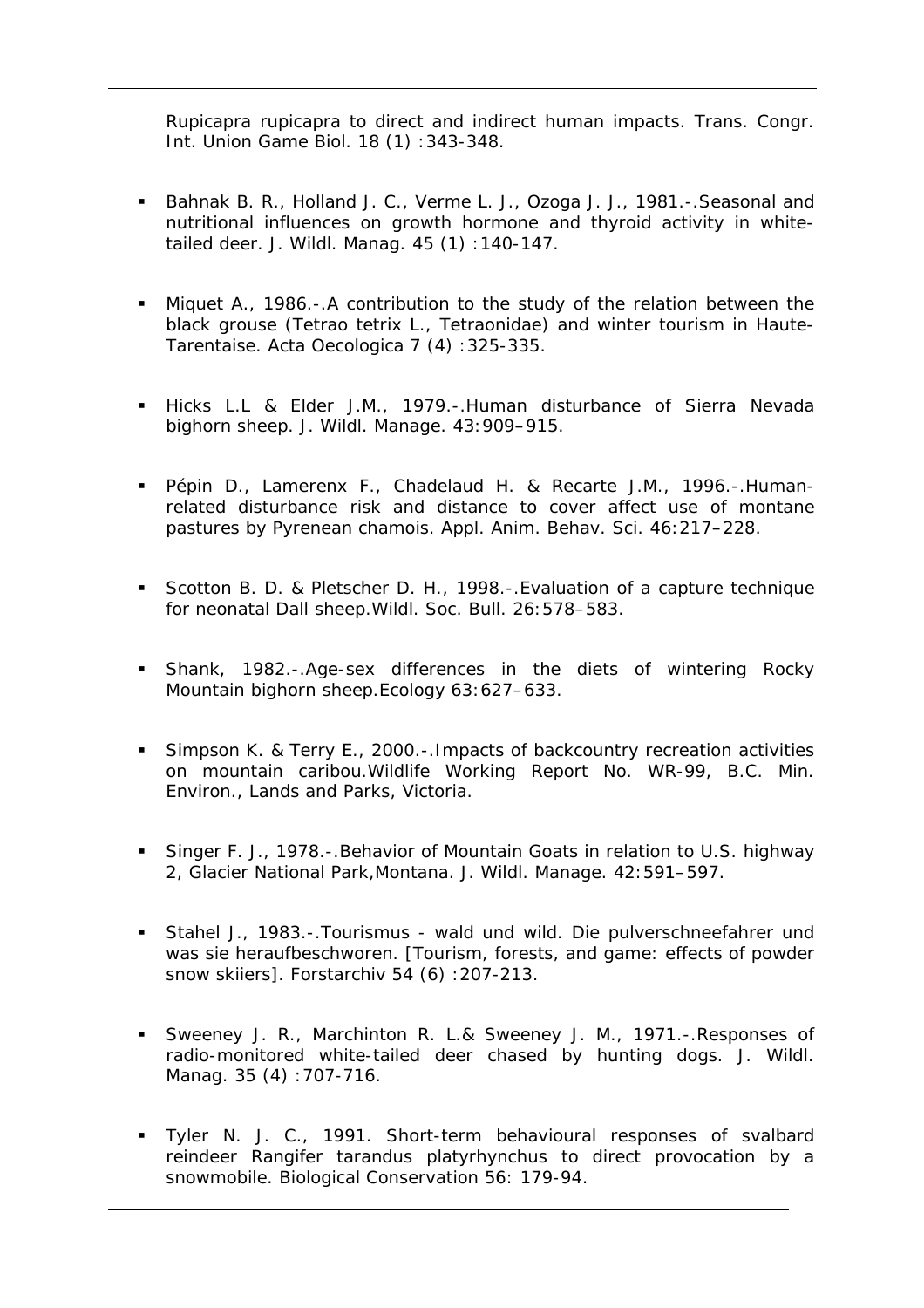- Vaske J. J., Decker D. J. & Manfredo M. J., 1995. Wildlife management: An integrated framework for coexistence. Chap 3 in Wildlife and Recreationists: Coexistence through Management and Research, edited by R. L. Knight, & K. J. Gutzwiller. Washington D.C.: Island Press.
- Weaver T. & Dale D., 1978. Trampling Effects of Hikers, Motorcycles and Horses in Meadows and Forests. Journal of Applied Ecology, 15(2): 451- 457.
- Wickstro, M. L., Robbins C. T., Hanley T. A., Spalinger, D. E. & Parish, S. M., 1984. Food intake and foraging energetics of elk and mule deer. J. Wildl. Manag. 48 (4) :1285-1301.
- Whittaker D. & Knight R. L., 1998. Understanding wildlife responses to humans. Wildl. Soc. Bull. 26:312–317.

#### **Sorvolo (elicotteri, parapendio, deltaplano ecc…)**

- Albright J. & Kunstel M., 2001. A Research Report for the Jackson Hole Conservation Alliance. Jackson, WY.
- Bazzell D., Bosshard T., Marbacher H. & Weber D.,1995. . Parapentes, apes delta et faune sauvage--Strategie de formation et d'informstion pour un voi libre menageant la faune - Sur mandat du groupe de tfavail Engtns volants/faune sauvage 4évrier.
- Bleich V. C., Bowyer R. T., Pauli A. M., Vernoy R. L. & Anthes R. W., 1990. Responses of mountain sheep to helicopter surveys. California Fish and Game 75:197–204.
- Bleich V. C., Bowyer R. T., Pauli A. M., Nicholson M. C. & Anthes R. W., 1994. Mountain sheep Ovis canadensis and helicopter surveys: ramifications for the conservation of large mammals. Biol. Conserv. 70:1– 7.
- Choisy J.P., 1996.Voirìe forestière en montagne et biodiversité France Nature Environnement.
- AA.VV. 1993. Activités de pleine nature Conferente CIFRA.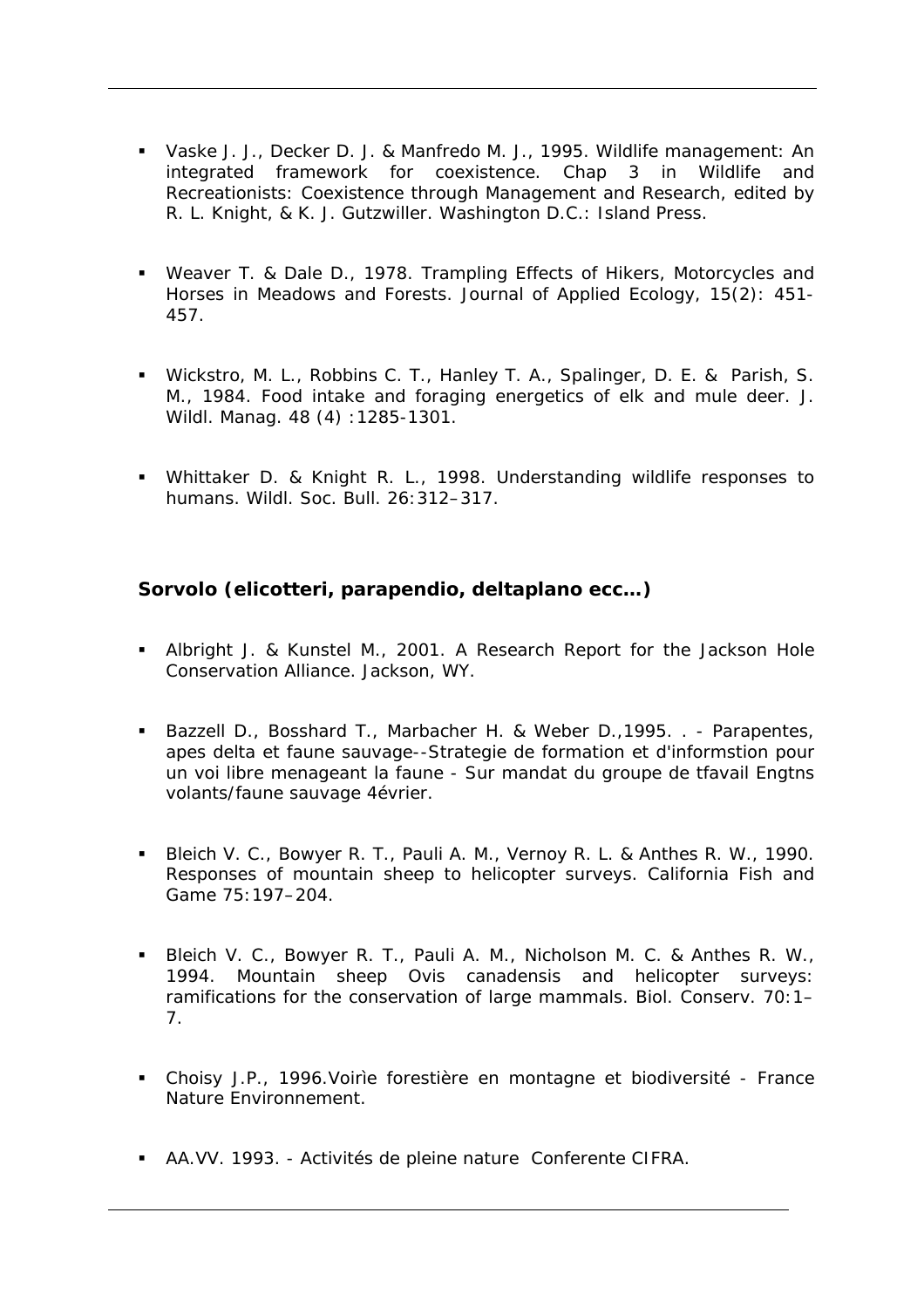- Côté, S. D. 1996. Mountain goat responses to helicopter disturbance. Wildl. Soc. Bull. 24(4):681-685.
- Côté S. D., 1996. Mountain goat responses to helicopter disturbances. Wildl. Soc. Bull. 24:681–685.
- Foster, B. R., & E. Y. Rahs. 1983. Mountain goat response to hydroelectric exploration in northwestern British Columbia. Environ. Manage. 7:189– 197.
- Creel S., Fox J. E., Hardy A. R., Sands J., Garrot B., & Peterson R. O., 2002. Snowmobile activity and glucocorticoid stress responses in wolves and elk. Conservation Biology 16(3):809-14.
- Cronin, M. A., Ballard W. B., BryanJ. D., Pierson B. J. & McKendrick J. D., 1998. Northern Alaska oil fields and caribou: a commentary. Biol. Conserv. 83:195–208.
- Derian D. J., 1998. Analyse bibliographique concernant l'impact du tourisme sur les ongulés et plus partioilièrement le Bouquetin des Alpes.
- **Dexter N., 1996. The effect of an intensive shooting exercise from a** helicopter on the behaviour ofsurviving feral pigs. Wildl. Res. 23:435–441.
- AA.VV., 2002.Directìon de l'aviation civile sudest Courrier relatif au survol du pare national du Mercantour.
- HAMR J., 1988 Disturbance behaviour of chamoìs in an alpine tourìst area of austria.- in Mountain research and développement, Vol.8:.65-73.
- Krausman, P. R. & Hervert J. J., 1983. Mountain sheep responses to aerial surveys. Wildl. Soc. Bull. 11:372–375.
- Krausman P. R., Wallace M. C., Hayes C. L. & DeYoung D. W., 1998. Effects of jet aircraft on
- mountain sheep. J. Wildl. Manage. 62:1246–1254.
- Stockwell C. A., Bateman G. C. & Berger J., 1991. Conflicts in national parks: a case study of helicopters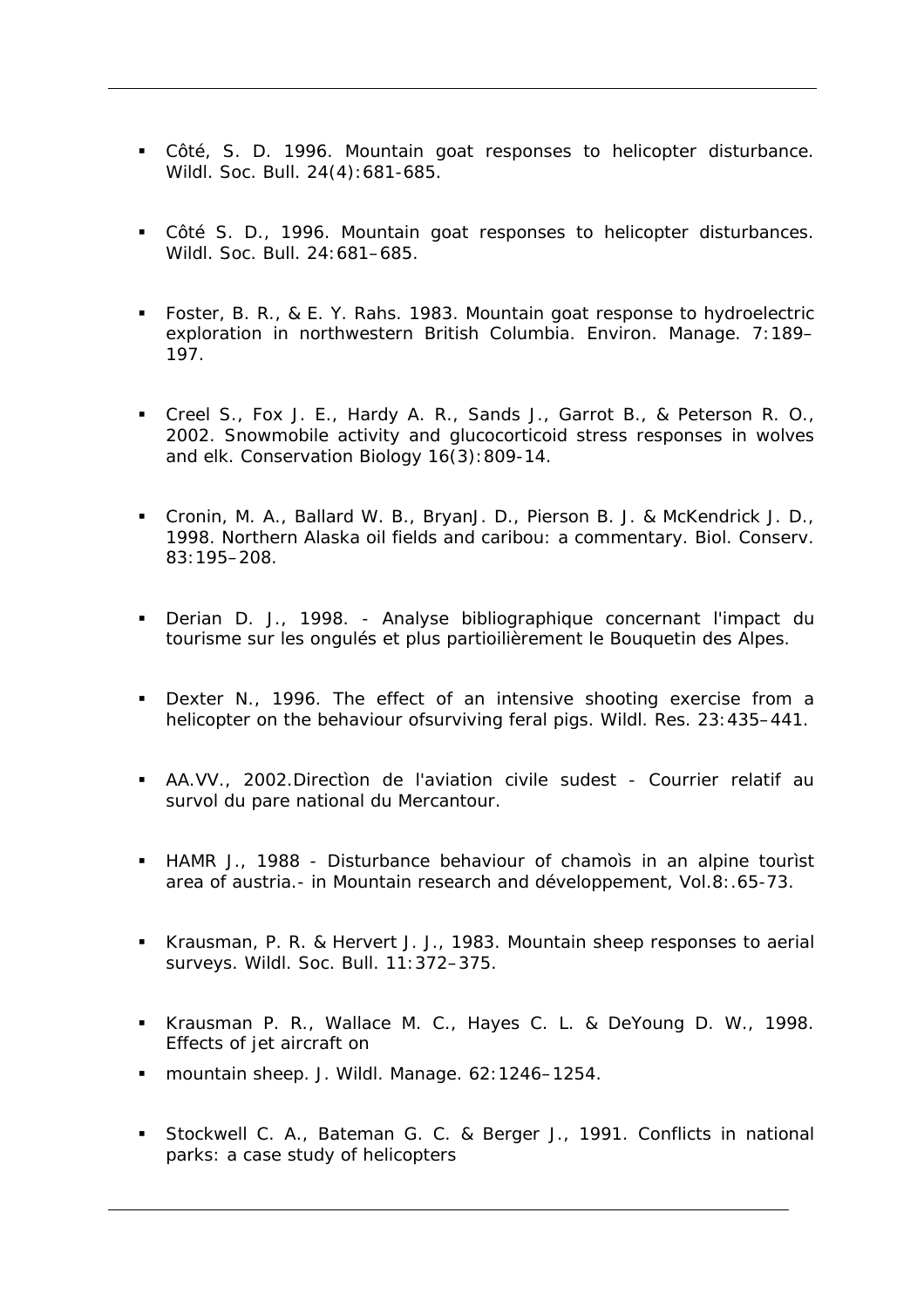- and bighorn sheep time budgets at the Grand Canyon. Biol. Conserv. 56:317–328.
- Krausman P. R., Leopold B. D. & Scarbrough D. L., 1986. Desert mule deer response to aircraft. Wildl. Soc. Bull. 14:68–70.
- Mìquet A. Effet du parapente, deltaplane et escalade sur la faune sauvage ; conséquence pour la gestion - document réalisé a la demande du cornité scientifìque du Pare National de la Vanoise - non date.
- Mouze M., 1995 Appréciation de l'imppct des activités sportives sur les populations d'aigles royaux\_ dans le Pare National des Ecrins - Proposition d'étude.
- AA.VV., 1996. Office federai de l'envìro nnement, des forèts et du paysage (OFEFP - Sutsse) -Tourisme/sport de loisir et faune sauvage dans la région- alpine suisse, bref rapport- Cahier de l'environnement No 262.
- AA.VV., 1991.Parapentes, ailes delta, animaux sauvages Etude réalisée sur mandat de l'Office fèdera! de l'environnement, des forèts et du paysage, Berne.
- AA.VV., 1997. Tourisme & Nature, Respecter l'environnement dans la pratique sportive de nature - docurnent d'information,. Pare National de la Vanoise.
- Patonnier Marie-Pierre 2000 Le dérangement de la faune sauvage par les activìtés de loisirs, synthèse bìbliographique-ONFCS.
- Penner, D. F., 1988. Behavioral response and habituation of Mountain Goats in relation to petroleum exploration at Pinto Creek, Alberta. Bienn. Symp. North. Wild Sheep and Goat Counc. 6:141–158.
- Pépin D., Lamerenx F., Chadelaud H. & Recarte J.-M., 1996. Humanrelated disturbance risk and dislance lo cover affect use of montane pastures by Pyrenean chamois. Appi. Anim. Behav. Sci. 46:217-228.
- Serot J. & blanchon JJ., 1996- Etude relative è l'impact sur l'avifaune du survol des réserves'naturelles de montagne par des aéronefs - LPO/DNP
- Szemkus I. & Pfister , 1998.-.Behaviour of Alpine Ibex (Capra ibex ibex) under the influence of paragliders and other air traffic Steinbock;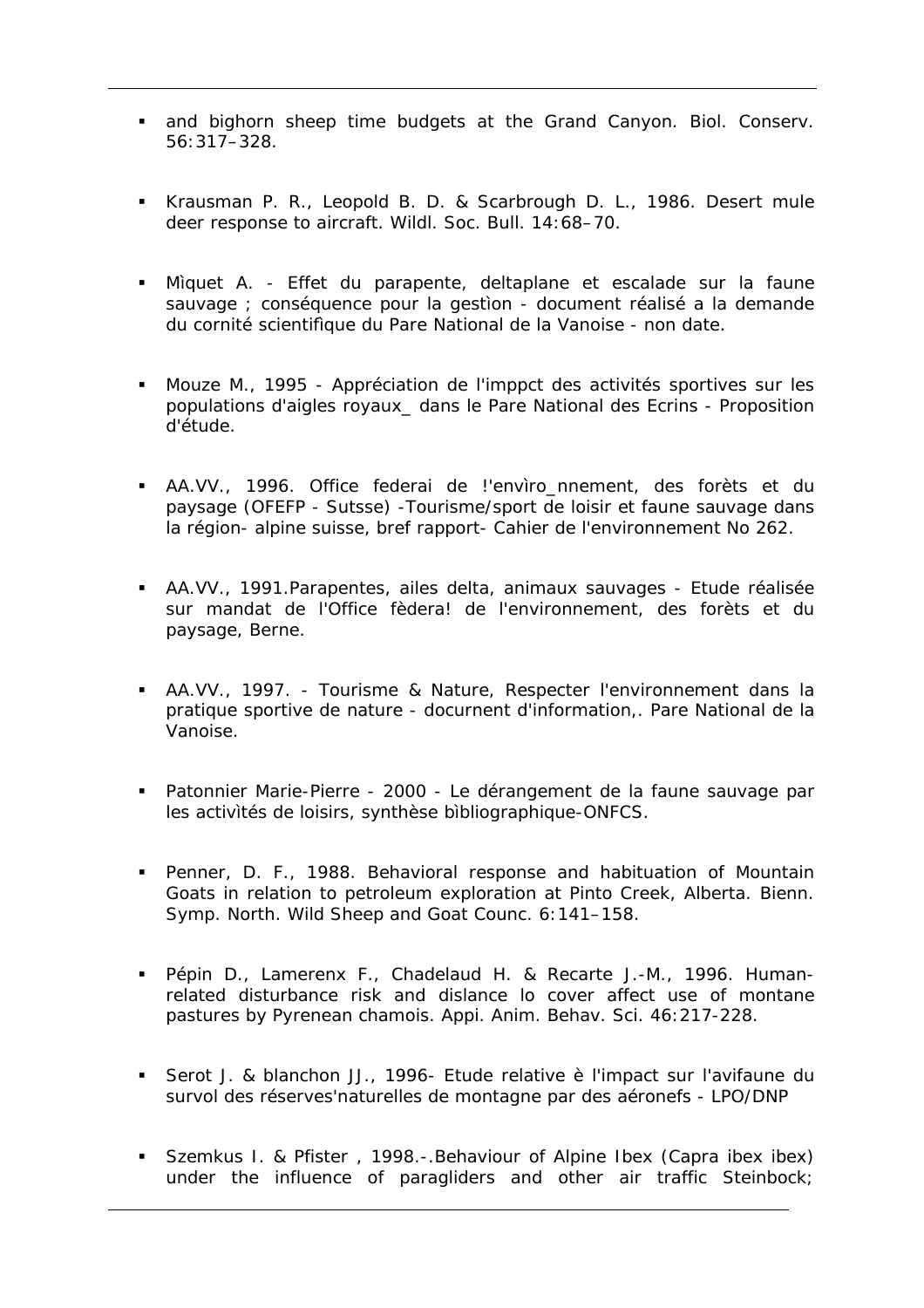Drachenflug/ Gleitschirmflug (=Hängegleiter), Motorflug/ Ultraleichtflug, Segelflug.

- Stockwell C.A., Bateman G.C., & Berger J.. 1991.-. Conflicts in national parks: a case study of helicopters and bighorn sheep time budgets at the Grand Canyon. Biological Conservation 56:317-328.
- AA.VV 1997.Traduction de l'office national de la chasse, 1997 n°287 L'impact des parapentes sur le comportement, l'utilisation spatiale st la condition physique du Chamois dans ies Alpes Suisses : apercu d'une étude de terrain sur 3 ans.
- Van Dyke F. & Klein W. C., 1996.-.Response of elk to installation of oil wells. J. Mammal. 77:1028–141.
- Watson J.W., 1993.-.Responses of nesting bald eagles to helicopter surveys. Wildl. Soc. Bull. 21:171-178.
- Weisenberger M.E., Krausman P.R., Wallace M.C., De Young D.W. & Maughan O.E., 1996.-.Effects of simulated jet aircraft noise on heart rate and behavior of desert ungulates. J. Wildl. Manage. 60:52–61.

#### **Traffico veicolare (strade, veicoli a motore ecc…)**

- Adams L. W. & Geis A. D., 1983.-.Effects of roads on small mammals. The Journal of Applied Ecology 20:403-415.
- Andersen D. E., Rongstad O. J. & Mytton W. R., 1990.-.Home range changes in raptors exposed to increased human activity levels in southeastern Colorado. Wildlife Society Bulletin 18:1334-142.
- Berry K. H., 1980.-.The effects of four-wheeled vehicles on biological resources. Pages 231-233 in R. L. Andrews & P. F. Nowak, editors. Offroad vehicle use: a management challenge. Conference Proceedings 16-18 March 1980, Ann Arbor, Michigan.
- Boren, J. C., Criner T., Engle D. M., Palmer M. W., & Masters. R. E., 1999.-.Land use change effects on breeding bird community composition. Journal of Range Management 52:420-430.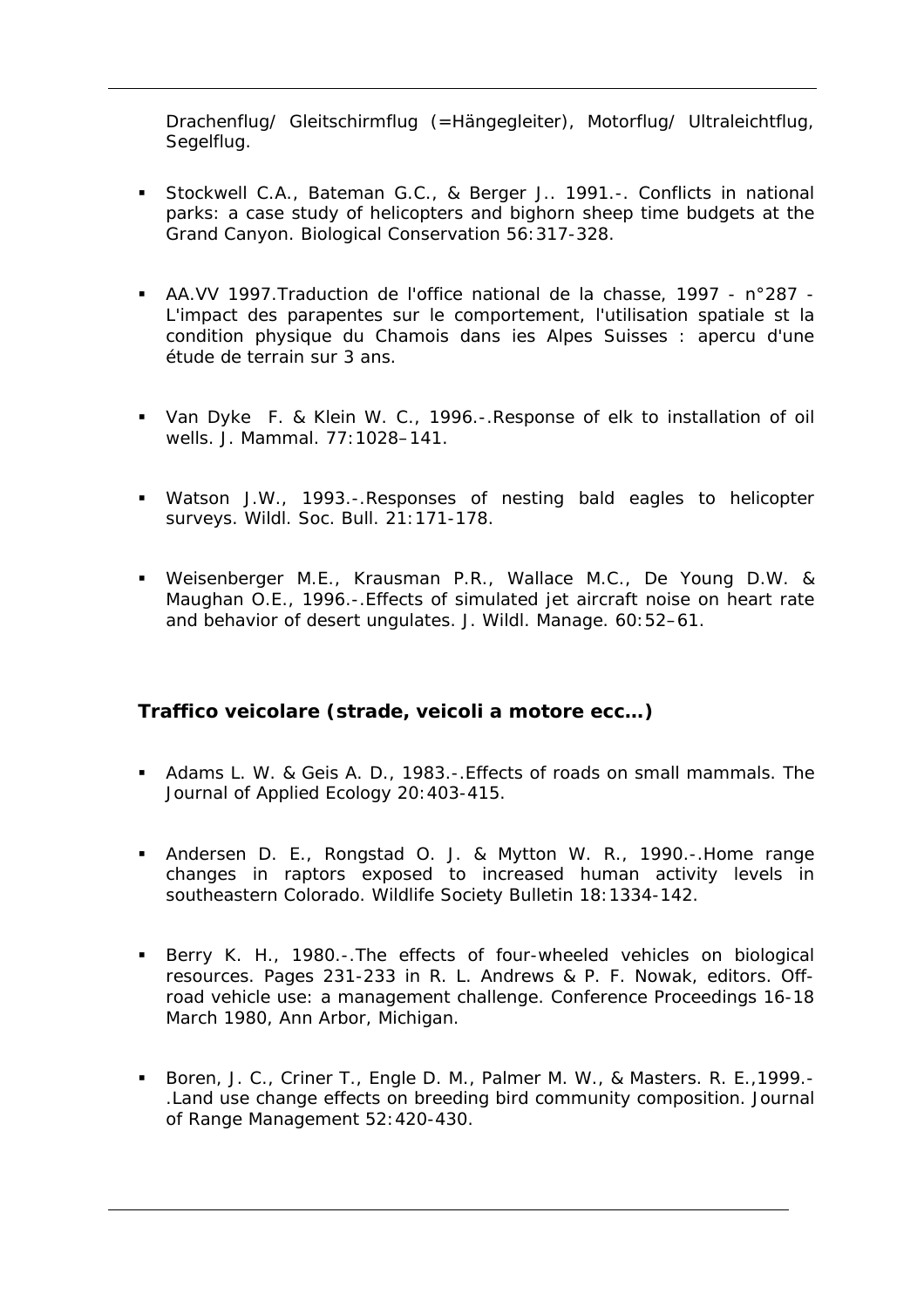- Brody, A. J., & Pelton M. R., 1989.-.Effects of roads on black bear movements in western North Carolina. Wildl. Soc. Bull. .17: 5-10.
- Bruinderink G.W.T.A.G. & Hazebroek E. 1996.-.Ungulate traffic collisions in Europe. Conservation Biology 10: 1059-1067.
- Buehler D. A., Mersmann T. J., Fraser J. D., & Seeger J. I. D, 1991.- .Effects of human activity on bald eagle distribution on the northern Chesapeake Bay. Journal of Wildlife Management 55:282-290.
- Bury, R. B., 1980.-. What we know and do not know about off-road vehicle impacts on wildlife. Pages 110-112 in R. L. Andrews & P. F. Nowak, editors. Off-road vehicle use: a management challenge. Conference Proceedings 16-18 March 1980, Ann Arbor, Michigan.
- Busack S. D. & Bury R. B., 1974.-.Some effects of off-road vehicles and sheep grazing on lizard populations in the Mojave Desert. Biological Conservation 6:179-183.
- Carr P. C. & Pelton M. R., 1984.-.Proximity of adult female black bears to limited access roads. Proceedings of the Annual Conference of the Southeastern Association of Fish and Wildlife Agencies 38:70-77.
- Choisy, J.P., 1996- Voirie forestière en montagne et biodìversité France Nature Environnement.
- Cole E., M. D.P. & Anthony R. G., 1997.-.Effects of road management on movement and survival of Roosevelt Elk. J. Wildl. Manag. 61:1115-1126.
- Cronin M. A., Ballard W. B., Bryan J. D., Pierson B. J. & McKendrick J. D., 1998.-.Northern Alaska oil fields and caribou: a commentary. Biol. Conserv. 83:195–208.
- DeMaynadier P. G. & Hunter Jr. M. L., 2000.-.Road effects on amphibian movements in a forested landscape. Natural Areas Journal 20:56-65.
- DeMaynadier P. G. & Hunter Jr. M. L., 1995. .-.The relationship between forest management and amphibian ecology: a review of the North American literature. Environmental Reviews 3:230-261.
- Derian D., 1998.-.Anaiyse bibliographique concernant i'irnpact du tourisme sur Ies ongulés et plus particulièrement le Bouquetin des Alpes.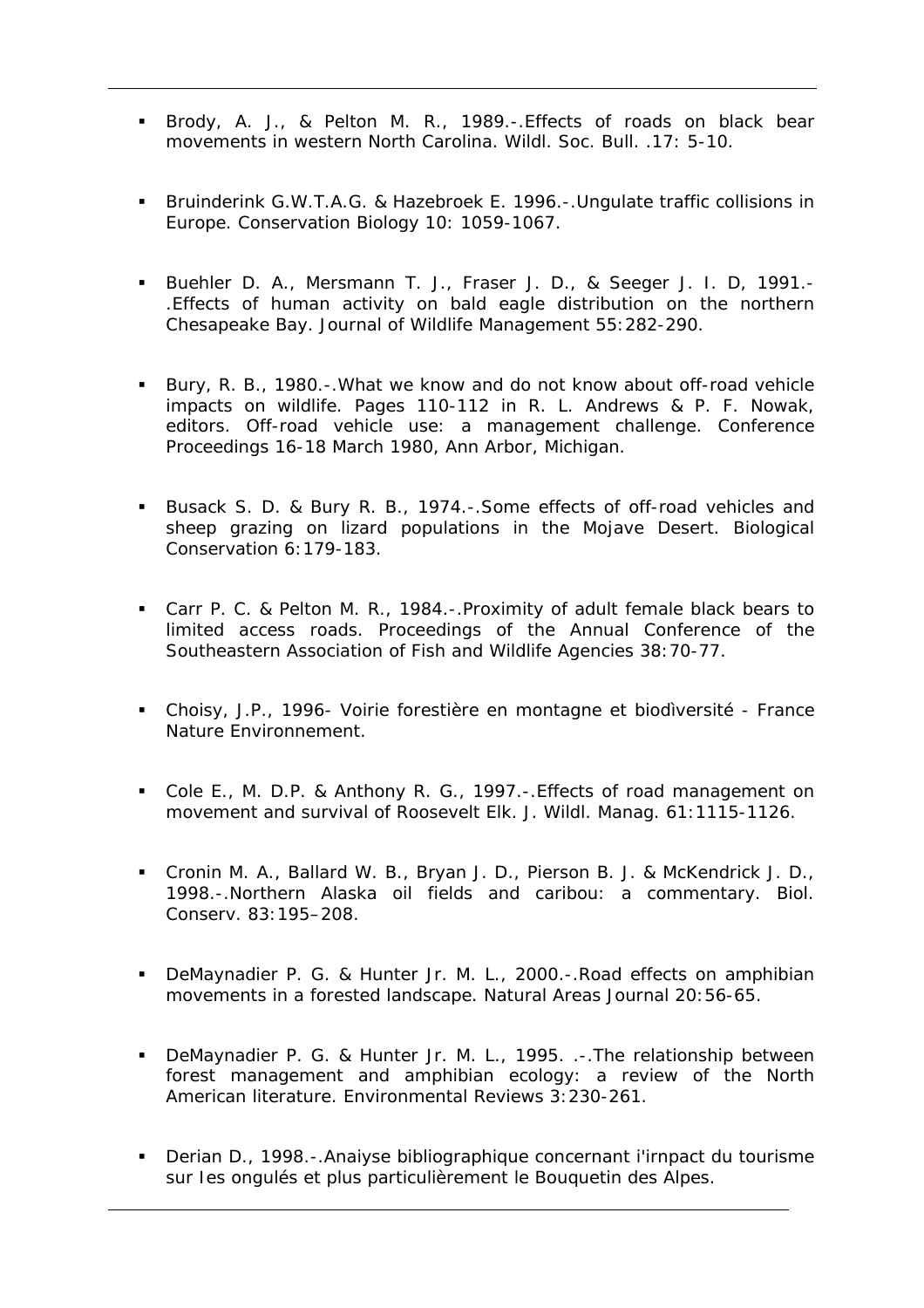- Fahrig L., Pedlar J. H., Pope S. E., Taylor P. D. & Wegner J. F., 1995.-.Effect of road traffic on amphibian density. Biological Conservation 73:177-182.
- Findlay C. S. & Houlahan J., 1997. .-.Anthropogenic correlates of species richness in southeastern Ontario wetlands. Conservation Biology 11:1000-1009.
- Findlay, C. S. & Bourdages J., 2000.-.Response time of wetland biodiversity to road construction on adjacent lands. Conservation Biology. 14:86-94.
- Foppen, R. & Reijnen R., 1994. .-.The effects of car traffic on breeding bird populations in woodlands: 2 Breeding dispersal of male willow warblers (Phylloscopus trochilus) in relation to the proximity of a highway. The Journal of Applied Ecology 31:95-101. Goodwin, W. 1999.
- Foreman, R. T. T., 2000.-.Estimate of the area affected ecologically by the road system in the United States. Conservation Biology.  $14:31-46.$
- Gibbs J. P., 1998.-.Amphibian movements in response to forest edges, roads, and streambeds in
- southern New England. J. Wildl. Manag. 62:584-589.
- Goosem, M., 2002. .-.Effects of tropical rainforest roads on small mammals: fragmentation, edge effects and traffic disturbance. Wildlife Research 29 (3): 277-289
- Hamr J., 1988 Disturbance behaviour of chamois in an alpine tourist area of Austria - in . Mountain research and development, 8 pp.65-73.
- Harrington F. H., & Veitch A. M., 1991.-. Short-term impacts of lowlevel jet fighter training on caribou in Labrador. Arctic 44:318–327.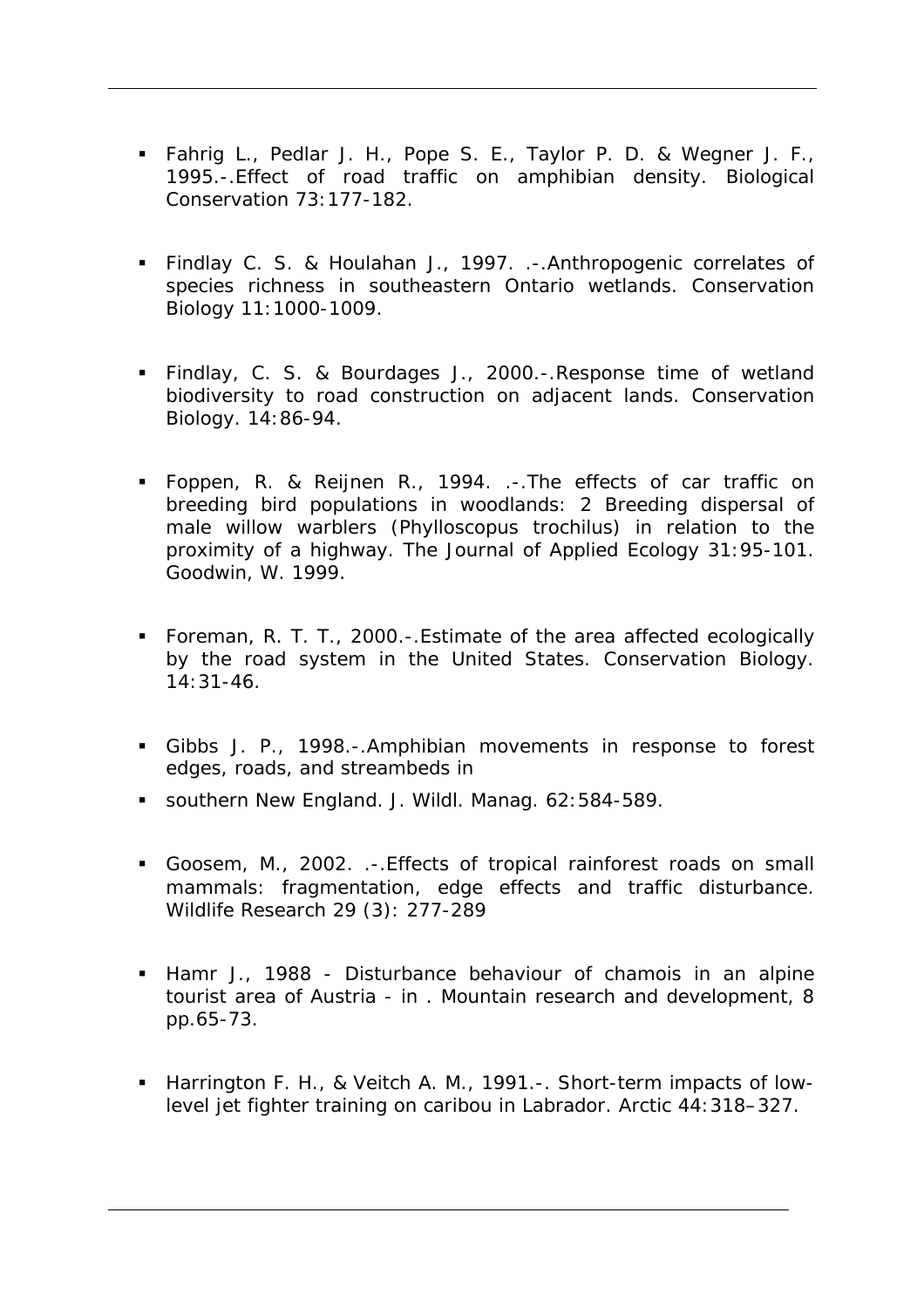- Haskell D. G., 2000.-.Effects of forest roads on macroinvertebrate soil fauna of the southern Appalachian Mountains. Conservation Biology 14: 57-63.
- Heyden M. V. & Meslow E., 1999.-. Habitat selection by female black bears in the central cascades of Oregon. Northwest Science 73:283- 294.
- Knight R. L. & Kawashima J. Y., 1993.-.Responses of raven and redtailed hawk populations to linear right-of-ways. J. Wildl. Manag. 57:266-271
- Livezey K.B. , 1991.-.Home range, habitat use, disturbance, and mortality of Columbian black- tailed deer in Mendocino National Forest. California Fish and Game 77:201-209.
- Mace R.D., Waller J., Manley T., Lyon L.J. & Zuuring H., 1996.- .Relationships among grizzly bears, roads, and habitat in the Swan Mountains, Montana. Journal of Applied Ecology, 33: 1395-1404.
- MacArthur R. A., Johnston R. H. & Geist V., 1979.-.Factors influencing heart rate in free- ranging bighorn sheep: a physiological approach to the study of wildlife harassment. Canada Journal of Zoology 57:2010-2021.
- Maier J. A. K., Murphy S. M., White R. G., & Smith M. D., 1998. .- .Responses of caribou to overflights by low-altitude jet aircraft. J. Wildl. Manage. 62:752–766.
- Richardson, J. H., Shore R. F. & Treweek J. R., 1997.-.Are major roads a barrier to small mammals? Journal of Zoology 243:840-846.
- Markham D., 1996.-.The significance of secondary effects from roads and road transport on nature conservation. English Nature Research Reports 178:1-91.
- Meunier F. D., Verheyden C. & Jouventin P., 2000.-.Use of roadsides by diurnal raptors in agricultural landscapes. Biological Conservation 92:291-298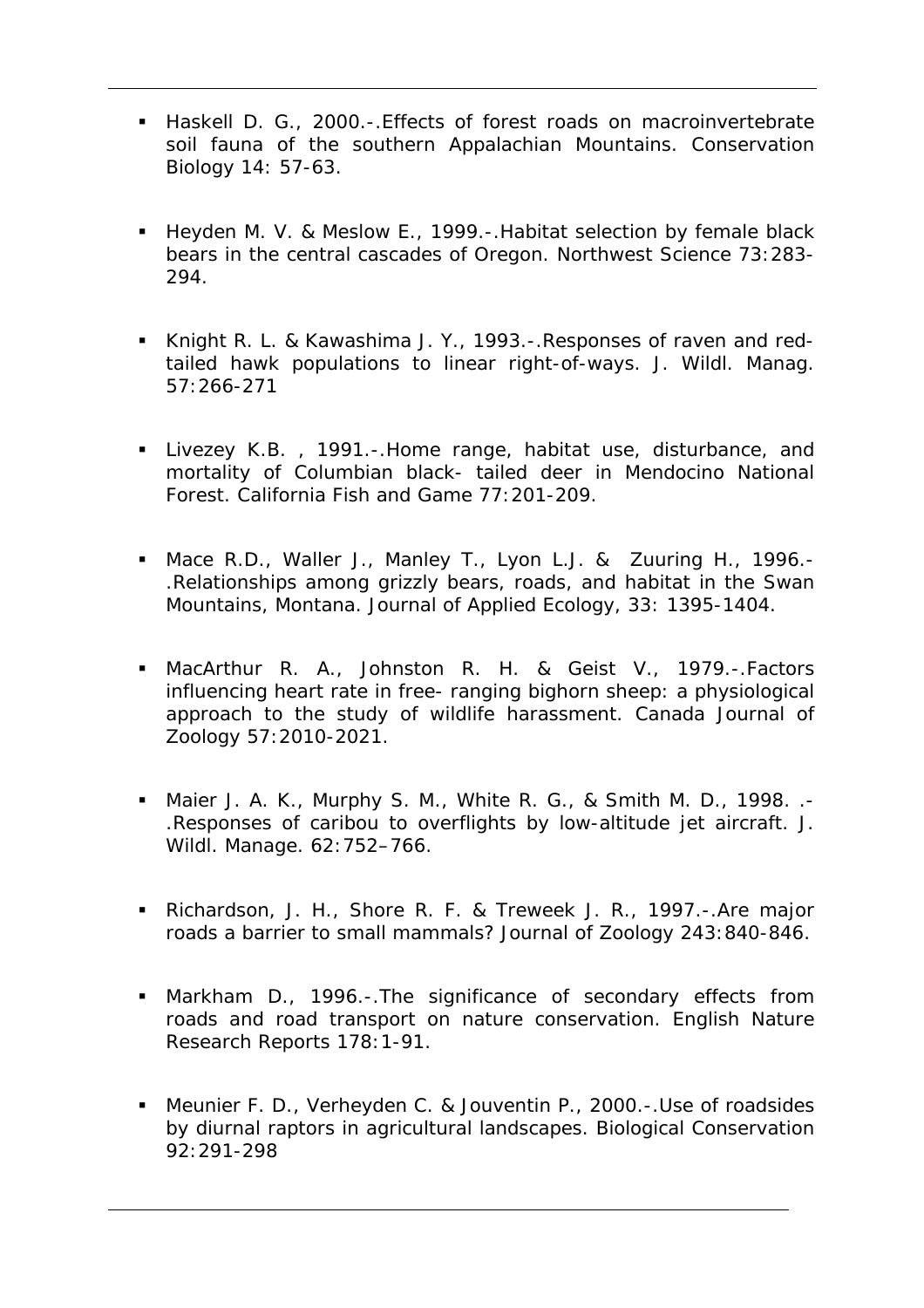- McReynolds, H. E. & Radtke R. E., 1978.-.The impact of the motorized human on the wildlife of forested lands. Pages 102-117 in C. M. Kirkpatrick, editor. Wildlife and People.
- Munguira M. L. & Thomas J. A., 1992.-.Use of road verges by butterfly and burnet populations, and the effects of roads on adult dispersal and mortality. The Journal of Applied Ecology 29:316-329.
- Powell R. A., Zimmerman J. W., Seaman D. E. & Gilliam J. F., 1996.- .Demographic analysis of a hunted black bear population with access to a refuge. Conservation Biology 10:224-234.
- Plumpton, D. & Lutz R. S., 1993. .-.Influence of vehicular traffic on time budgets of nesting burrowing owls. J. Wildl. Manag. 57:612- 616.
- Reijnen R., & Foppen R., 1995. .-.The effects of car traffic on breeding bird populations in woodlands: 4. Influence of population size on the reduction of density close to a highway. Journal of Applied Ecology 32:481-491.
- Reijnen R., Foppen R. & Veenbaas G., 1997.-.Disturbance by traffic of breeding birds: Evaluation of the effect and considerations in planning and managing road corridors Biodiversity and Conservation 6 (4): 567-581.
- **Spellerberg I.F. & Morrison T., 1998.-. The ecological effects of new** roads - a literature review. Science for Conservation 84.
- Spellerberg I. F., 1998.-.Ecological effects of roads and traffic: a literature review. Global ecology and Biogeography Letters 7:317- 333.
- AA.VV., 2000.-.Sports de pleine nature et protection de l'environnement - PULIM –2000. Université ^3 Limoges